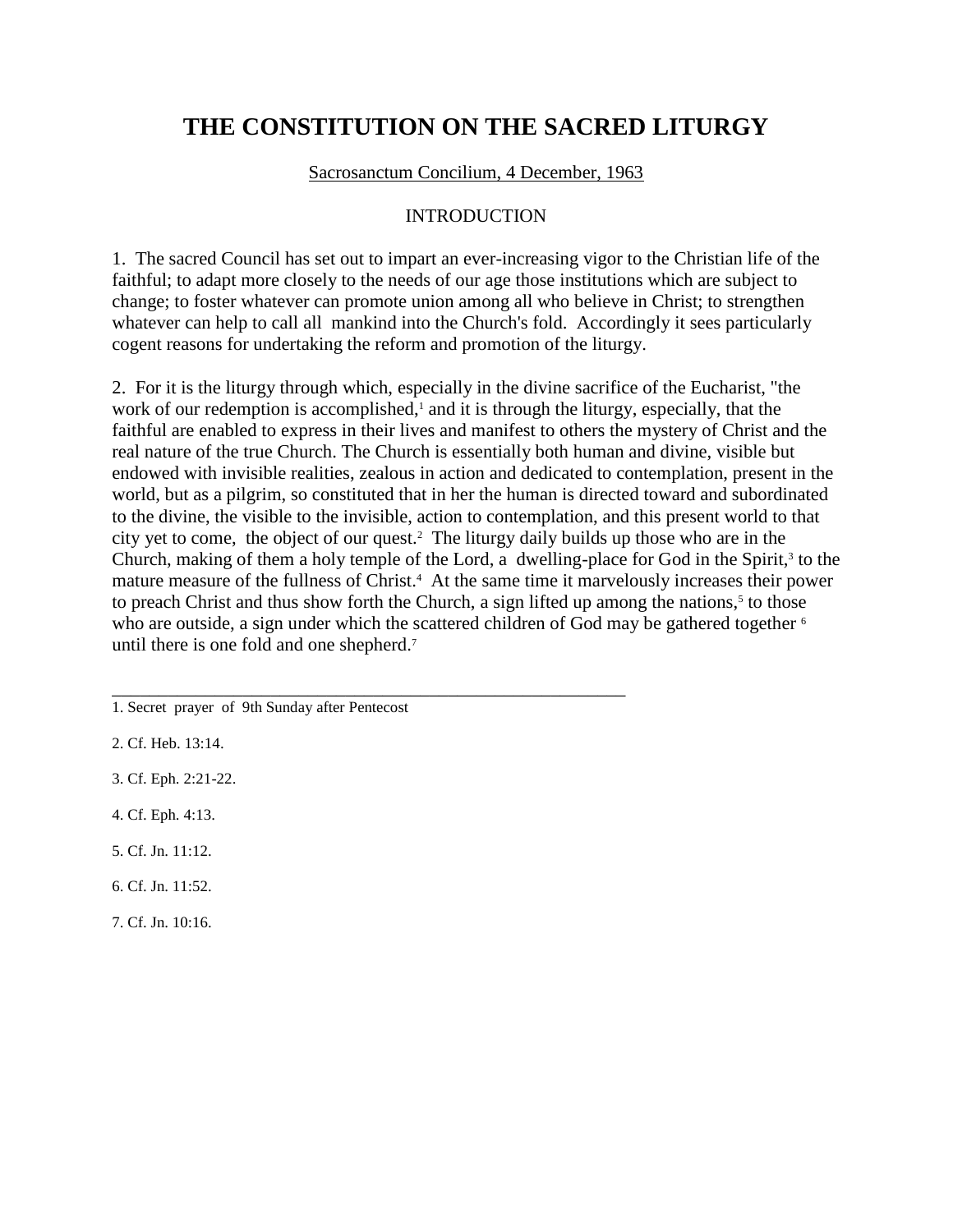3. That is why the sacred Council judges that the following principles concerning the promotion and reform of the liturgy should be called to mind, and that practical norms should be established.

Among these principles and norms there are some which can and should be applied both to the Roman rite and also to all the other rites. The practical norms which follow, however, should be taken as applying only to the Roman rite except for those which, in the very nature of things, affect other rites as well.

4. Finally, in faithful obedience to tradition, the sacred Council declares that Holy Mother Church holds all lawfully recognized rites to be of equal right and dignity; that she wishes to preserve them in the future and to foster them in every way. The Council also desires that, where necessary, the rites be revised carefully in the light of sound tradition, and that they be given new vigor to meet present-day circumstances and needs.

# CHAPTER I

# **GENERAL PRINCIPLES FOR THE RESTORATION AND PROMOTION OF THE SACRED LITURGY**

### THE NATURE OF THE SACRED LITURGY AND ITS IMPORTANCE IN THE LIFE OF THE CHURCH

5. God who "wills that all men be saved and come to the knowledge of the truth" (1 Tim. 2:4), "who in many times and various ways spoke of old to the fathers through the prophets" (Heb. 1:1), when the fullness of time had come sent his Son, the Word made flesh, anointed by the Holy Spirit, to preach the Gospel to the poor, to heal the contrite of heart, <sup>8</sup> to be a bodily and spiritual medicine:<sup>9</sup> the Mediator between God and man.<sup>10</sup> For his humanity united with the Person of the Word was the instrument of our salvation. Therefore, "in Christ the perfect achievement of our reconciliation came forth and the fullness of divine worship was given to  $us.$ "<sup>11</sup>

The wonderful works of God among the people of the Old Testament were but a prelude to the work of Christ Our Lord in redeeming mankind and giving perfect glory to God. He achieved his task principally by the paschal mystery of his blessed passion, resurrection from the dead, and glorious ascension, whereby "dying, he destroyed our death, and rising, restored our life."<sup>12</sup> For it was from the side of Christ as he slept the sleep of death upon the cross that there came forth "the wondrous sacrament of the whole Church."<sup>13</sup>

9. Cf. St. Ignatius of Antioch: Ad Ephesios, 7:2

- 11. Sacramentarium Veronese (Leonianium).
- 12. Easter Preface of the Roman Missal.
- 13. Prayer before Second Lesson of Holy Saturday (Roman Missal, before restoration).

\_\_\_\_\_\_\_\_\_\_\_\_\_\_\_\_\_\_\_\_\_\_\_\_\_\_\_\_\_\_\_\_\_\_\_\_\_\_\_\_\_\_\_\_\_\_\_\_\_\_\_\_\_\_\_

<sup>8.</sup> Cf. Is. 61:1; Lk. 4-18.

<sup>10.</sup> Cf. 1 Tim. 2:5.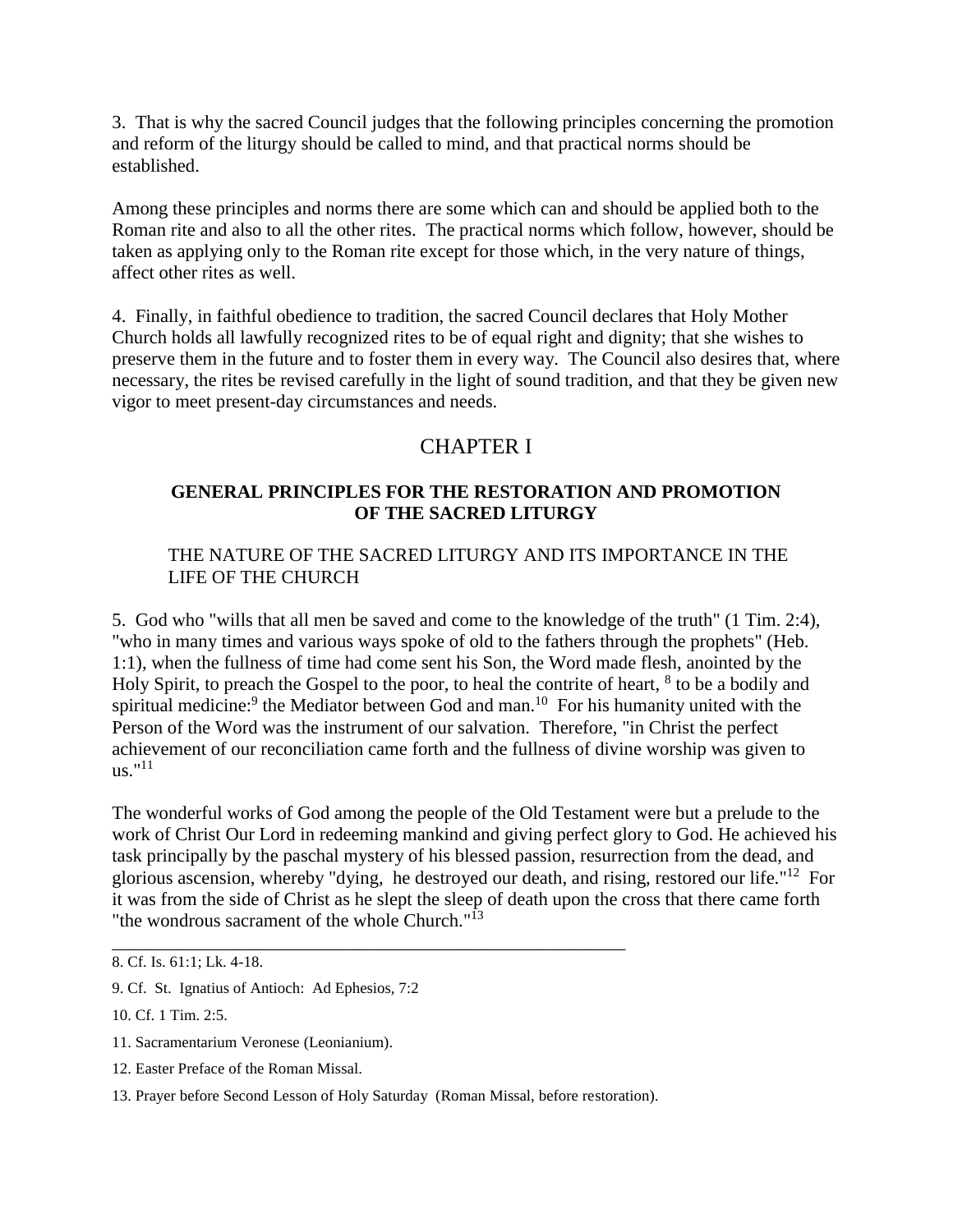6. Accordingly, just as Christ was sent by the Father so also he sent the apostles, filled with the Holy Spirit, this he did so that they might preach the Gospel to every creature<sup>14</sup> and proclaim that the Son of God by his death and resurrection had freed us from the power of Satan<sup>15</sup> and from death, and brought us into the Kingdom of his Father. But he also willed that the work of salvation which they preached should be set in train through the sacrifice and sacraments, around which the entire liturgical life revolves. Thus by Baptism men are grafted into the paschal mystery of Christ; they die with him, are buried with him and rise with him.<sup>16</sup> They receive the spirit of adoption as sons "in which we cry, Abba, Father" (Rom. 8:15) and thus become true adorers such as the Father seeks.<sup>17</sup> In like manner as often as they eat the Supper of the Lord they proclaim the death of the Lord until he comes.<sup>18</sup> That was why on the very day of Pentecost when the Church appeared before the world those "who received the word" of Peter "were baptized" And "they continued steadfastly in the breaking of bread and in prayers ... praising God and being in favor with all the people" (Acts 2:41-47). From that time onward the Church has never failed to come together to celebrate the paschal mystery, reading those things "which were in all the scriptures concerning him" (Lk. 24:27), celebrating the Eucharist in which "the victory and triumph of his death are again made present,"<sup>19</sup> and at he same time "giving thanks to God for his inexpressible gift" (2 Cor. 9:15) in Christ Jesus,"in praise of his glory" (Eph. 1:12) through the power of the Holy Spirit.

7. To accomplish so great a work Christ is always present in his Church, especially in her liturgical celebrations. He is present in the sacrifice of the Mass not only in the person of his minister, "the same now offering, through the ministry of priests, who formerly offered himself on the cross,"<sup>20</sup> but especially in the eucharistic species. by his power he is present in the sacraments so that when anybody baptizes it is really Christ himself who baptizes.<sup>21</sup> He is present in his word since it is he himself who speaks when the holy scriptures are read in the Church. Lastly, he is present when the Church prays and sings, for he has promised "where two or three are gathered together in my name there am I in the midst of them" (Mt. 18:20). Christ, indeed, always associates the Church with himself in this great work in which God is perfectly glorified and men are sanctified. the Church is his beloved Bride who calls to her Lord, and through him offers worship to the eternal Father.

The liturgy, then, is rightly seen as an exercise of the priestly office of Jesus Christ. It involves the presentation of man's sanctification under the guise of signs perceptible by the senses and its accomplishment in ways appropriate to each of these signs. In it full public worship is performed by the Mystical Body of Jesus Christ, that is, by the Head and his members.

14. Cf. Mk. 16:15. 15. Cf. Acts 26:18. 16. Cf. Rom. 6:4; Eph. 2:6; Col. 3:1; 2 Tim. 2:11. 17. Cf. Jn 4-23 18. Cf. 1 Cor. 2:26. 19. Council of Trent, Session 23: Decree on the Holy Eucharist, ch. 5. 20. Council of Trent, Session 22: Doctrine on the Holy Sacrifice of the Mass, ch. 2.

21. Cf. St. Augustine, Tractatus in Ioannem VI, ch. 1, n. 7.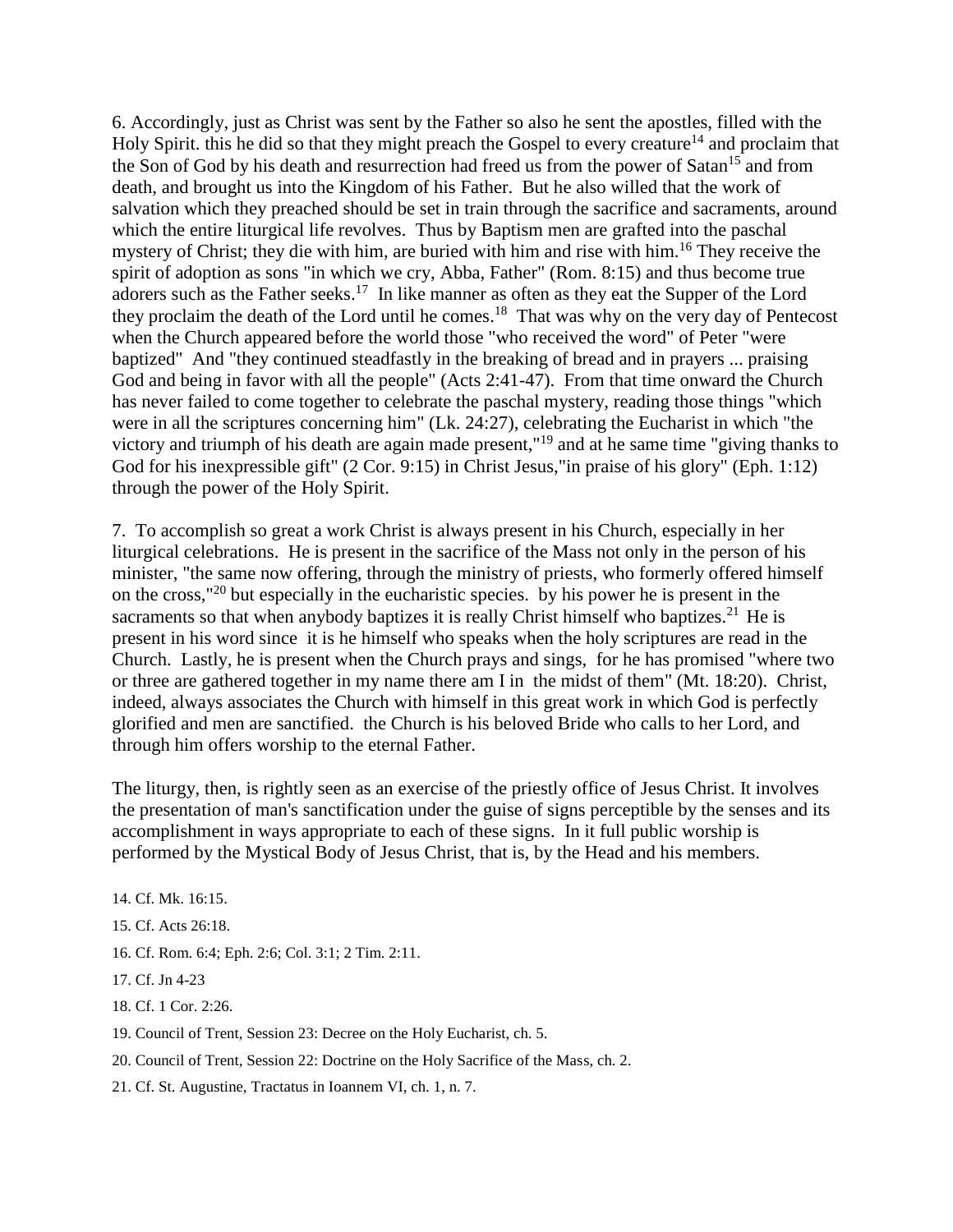From this it follows that every liturgical celebration, because it is an action of Christ the Priest and of his Body, which is the Church, is a sacred action surpassing all others. No other action of the Church can equal its efficacy by the same title and to the same degree.

8. In the earthly liturgy we take part in a foretaste of that heavenly liturgy which is celebrated in the Holy City of Jerusalem toward which we journey as pilgrims, where Christ is sitting at the right hand of God, Minister of the holies and of the true tabernacle.<sup>22</sup> With all the warriors of the heavenly army we sing a hymn of glory to the Lord; venerating the memory of the saints, we hope for some part and fellowship with them; we eagerly await the Saviour, Our Lord Jesus Christ, until he our life shall appear and we too will appear with him in glory.<sup>3</sup>

9. The sacred liturgy does not exhaust the entire activity of the Church. Before men can come to the liturgy they must be called to faith and to conversion. "How then are they to call upon him in whom they have not believed? And how are they to believe in him of whom they have not heard? And how are they to hear without a preacher? And how are men to preach unless they be sent?" (Rom. 10:14-15).

Therefore the Church announces the good tidings of salvation to those who do not believe, so that all men may know the one true God and Jesus Christ whom he has sent and may be converted from their ways, doing penance.<sup>4</sup> To believers also the Church must ever preach faith and penance; she must prepare them for the sacraments, teach them to observe all that Christ has commanded,<sup>5</sup> and encourage them to engage in all the works of charity, piety and the apostolate, thus making it clear that Christ's faithful, though not of this world, are to be the lights of the world and are to glorify the Father before men.

10. Nevertheless the liturgy is the summit toward which the activity of the Church is directed; it is also the fount from which all her power flows. for the goal of apostolic endeavor is that all who are made sons of God by faith and baptism should come together to praise God in the midst of his Church, to take part in the Sacrifice and to eat the Lord's Supper. The liturgy, in its turn, moves the faithful filled with "the paschal sacraments" to be "one in holiness";<sup>6</sup> it prays that "they hold fast in their lives to what they have grasped by their faith."<sup>7</sup> The renewal in the Eucharist of the covenant between the Lord and man draws the faithful and sets them aflame with Christ's insistent love. From the liturgy therefore, and especially from the Eucharist, grace is poured forth upon us as from a fountain, and the sanctification of men in Christ and the glorification of God to which all other activities of the Church are directed, as toward their end, are achieved with maximum effectiveness.

11. But in order that the liturgy may be able to produce its full effects it is necessary that the faithful come to it with proper dispositions, that their minds be attuned to their voices, and that

<sup>4</sup> Cf. Jn. 17:3; Lk. 24:27; Acts 2:38.

<sup>22</sup> Cf. Apoc. 21:2; Col. 3:1; Heb. 8:2.

<sup>23</sup> Cf. Phil. 3:20; Col. 3:4.

<sup>5</sup> Cf. Mt. 28:20.

<sup>6</sup> Postcommunion for both Masses of Easter Week.

<sup>7</sup> Collect for Mass of Tuesday of Easter Week.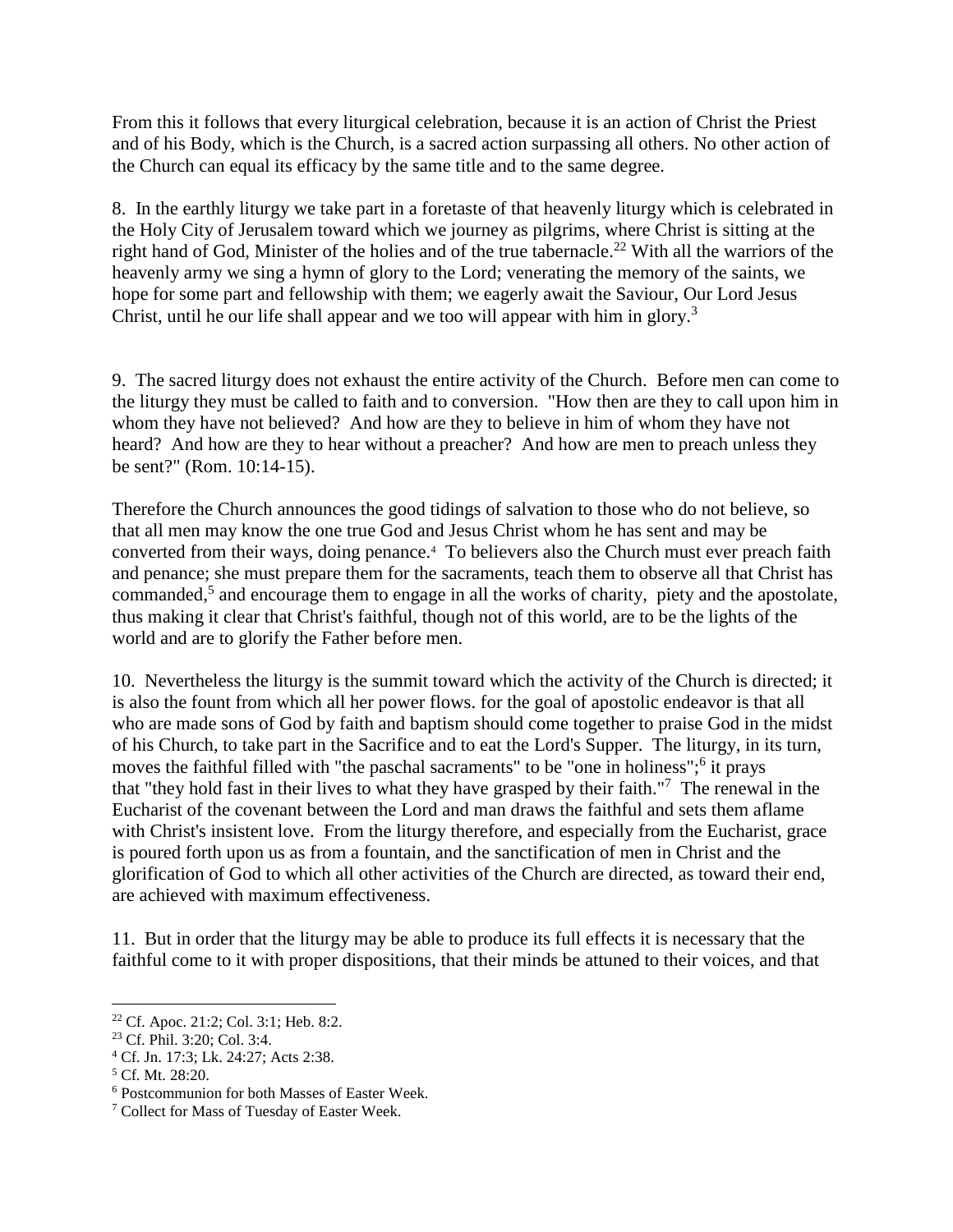they cooperate with heavenly grace lest they receive it in vain.<sup>8</sup> Pastors of souls must therefore, realize that, when the liturgy is celebrated, something more is required than the laws governing valid and lawful celebration. It is their duty also to ensure that the faithful take part fully aware of what they are doing, actively engaged in the rite and enriched by it.

12. The spiritual life, however, is not limited solely to participation in the liturgy. The Christian is indeed called to pray with others, but he must also enter into his bedroom to pray to his Father in secret;<sup>9</sup> furthermore, according to the teaching of the apostle, he must pray without ceasing.  $10$  We also learn fro the same apostle that we must always carry around in our bodies the dying of Jesus, so that the life also of Jesus may be made manifest in our mortal Flesh.<sup>11</sup> That is why we beg the Lord in the Sacrifice of the Mass that "receiving the offering of the Spiritual Victim" he may fashion us for himself "as an eternal gift."<sup>12</sup>

13. Popular devotions of the Christian people, provided they conform to the laws and norms of the Church, are to be highly recommended, especially where they are ordered by the Apostolic See.

Devotions proper to individual churches also have a special dignity if they are undertaken by order of the bishops according to customs or books lawfully approved.

But such devotions should be so drawn up that they harmonize with the liturgical seasons, accord with the sacred liturgy, are in some way derived from it, and lead the people to it, since in fact the liturgy by its very nature is far superior to any of them.

# II. THE PROMOTION OF LITURGICAL INSTRUCTION AND ACTIVE PARTICIPATION

14.Mother Church earnestly desires that all the faithful should be led to that full, conscious, and active participation in liturgical celebrations which is demanded by the very nature of the liturgy, and to which the Christian people, "a chosen race, a royal priesthood, a holy nation, a redeemed people" (1 Pet. 2:9, 4-5) have a right and obligation by reason of their baptism.

In the restoration and promotion of the sacred liturgy the full and active participation by all the people is the aim to be considered before all else, for it is the primary and indispensable source from which the faithful are to derive the true Christian spirit. Therefore, in all their apostolic activity, pastors of souls should energetically set about achieving it through the requisite pedagogy.

Yet it would be futile to entertain any hope of realizing this unless pastors of souls, in the first place, themselves become fully imbued with the spirit and power of the liturgy and capable of

<sup>8</sup> Cf. 2 Cor. 6:1.

 $^{9}$  Cf. Mt. 6:6.

<sup>10</sup> Cf. 1 Th. 5:17

<sup>11</sup> Cf. 2 Cor. 4:10-11

<sup>&</sup>lt;sup>12</sup> Secret for Monday of Pentecost Week.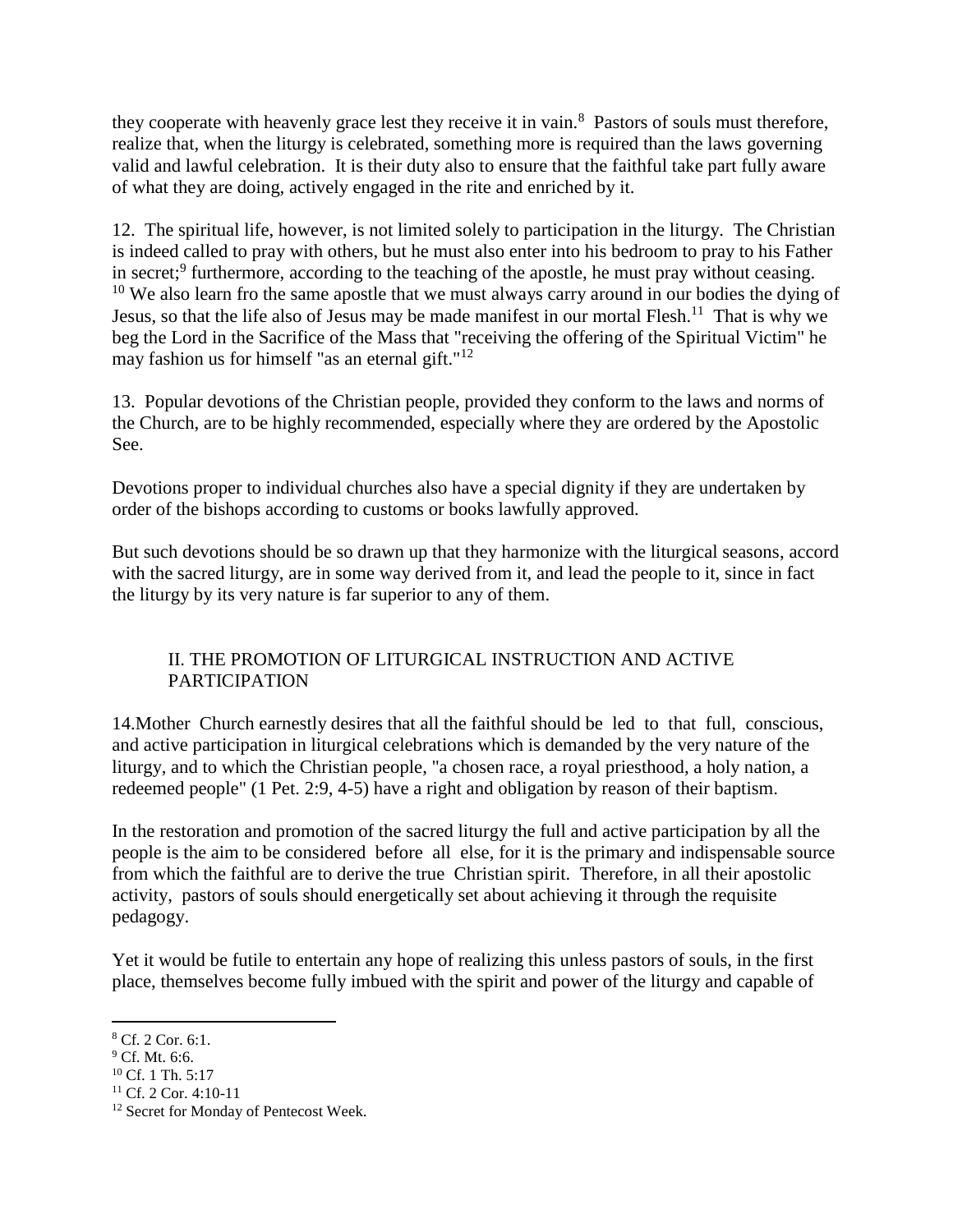giving instruction about it. Thus it is absolutely essential, first of all, that steps be taken to ensure the liturgical training of the clergy. for that reason the sacred Council has decided on the following enactments:

15. Professors who are appointed to teach liturgy in seminaries, religious houses of studies, and theological faculties, must be properly trained for their work in institutes which specialize in this subject.

16. The study of sacred liturgy is to be ranked among the compulsory and major courses in seminaries and religious houses of studies. In theological faculties is it to rank among the principal courses. It is to be taught under its theological, historical, spiritual, pastoral, and juridical aspects. In addition, those who teach other subjects, especially dogmatic theology, sacred scripture, spiritual and pastoral theology, should—each of them submitting to the exigencies of his own discipline—expound the mystery of Christ and the history of salvation in a manner that will clearly set forth the connection between their subjects and the liturgy, and the unity which underlies all priestly training.

17. In seminaries and religious houses, clerics shall be given a liturgical formation in their spiritual lives. For this they will need a proper initiation, enabling them to understand the sacred rites and participate in them wholeheartedly. They will also need to celebrate the sacred mysteries and popular devotions which are imbued with the spirit of the sacred liturgy. Likewise they must learn to observe the liturgical laws so that life in seminaries and religious institutes may be thoroughly influenced by the liturgical spirit.

18. Priests, both secular and religious, who are already working in the Lord's vineyard, are to be helped by every suitable means to a fuller understanding of what they are about when they perform sacred rites, to live the liturgical life and to share it with the faithful entrusted to their care.

19. With zeal and patience pastors of souls must promote the liturgical instruction of the faithful and also their active participation, both internal and external, taking into account their age, condition, way of life and standard of religious culture. By so doing pastors will be fulfilling one of the chief duties of a faithful dispenser of the mysteries of god, and in this matter they must lead their flock not only by word by also by example.

20. Transmission of the sacred rites by radio and television, especially in the case of Mass, shall be done with delicacy and dignity. A suitable person, appointed by the bishops, should direct it and have the responsibility for it.

# III THE REFORM OF THE SACRED LITURGY

21. In order that the Christian people may more certainly derive an abundance of graces from the sacred liturgy, holy Mother Church desires to undertake with great care a general restoration of the liturgy itself. for the liturgy is made up of unchangeable elements divinely instituted, and of elements subject to change. These latter not only may be changed but ought to be changed with the passage of time, if they have suffered from the intrusion of anything out of harmony with the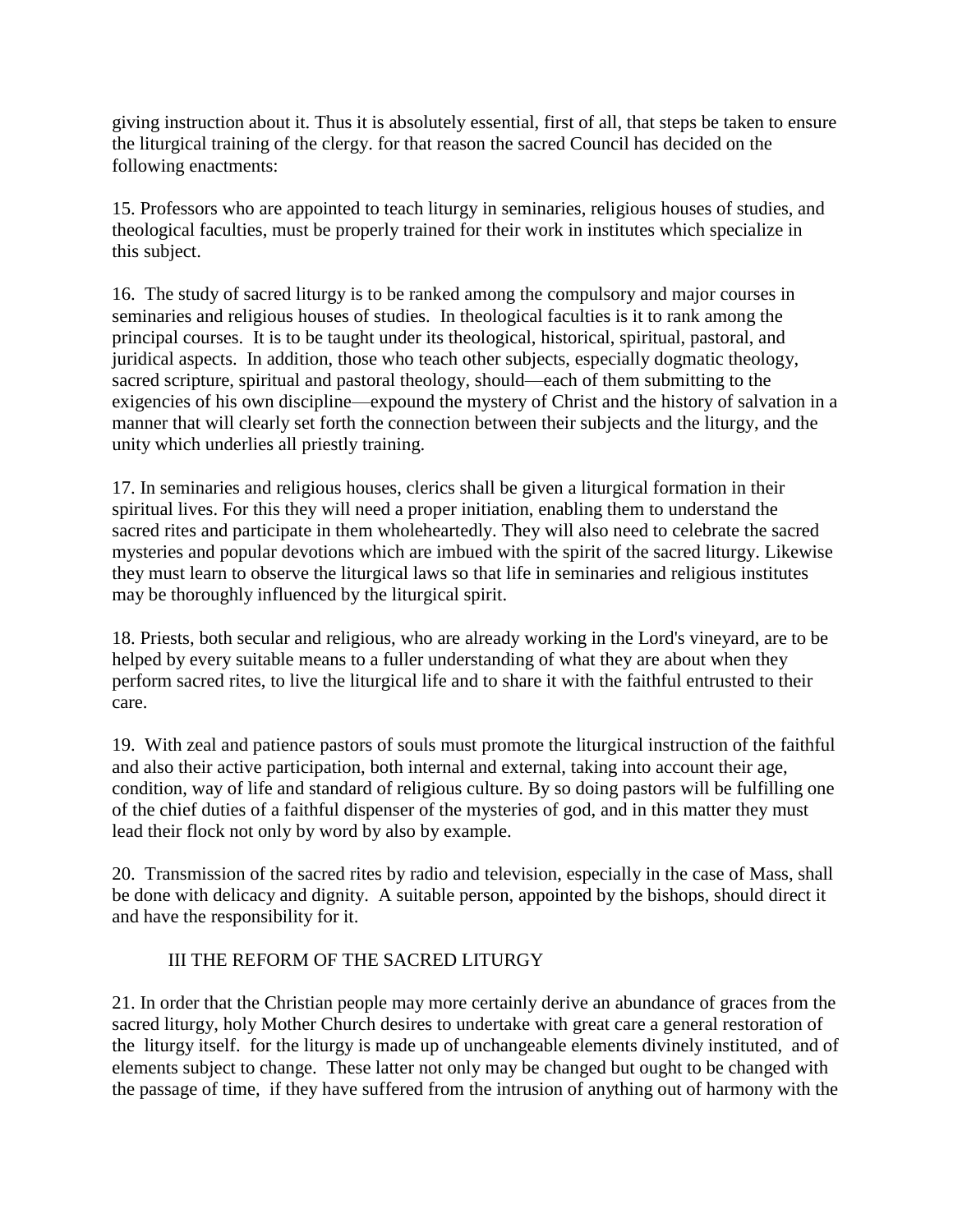inner nature of the liturgy or have become less suitable. In this restoration both texts and rites should be drawn up so as to express more clearly the holy things which they signify. The Christian people, as far as is possible, should be able to understand them with ease and take part in them fully, actively, and as a community.

Therefore, the sacred Council establishes the following general norms:

A. General Norms

22. (1) Regulation of the sacred liturgy depends solely on the authority of the Church, that is, on the Apostolic See, and, as laws may determine, on the bishop.

(2) In virtue of power conceded by law, the regulation of the liturgy within certain defined limits belongs also to various kinds of bishops' conferences, legitimately established, with competence in given territories.

(3) Therefore no other person, not even a priest, may add, remove, or change anything in the liturgy on his own authority.

23. In order that sound tradition be retained, and yet the way remain open to legitimate progress, a careful investigation --theological, historical, and pastoral -- should always be made into each part of the liturgy which is to be revised. Furthermore the general laws governing the structure and meaning of the liturgy must be studied in conjunction with the experience derived from recent liturgical reforms and from the indults granted to various places.

Finally, there must be no innovations unless the good of the Church genuinely and certainly requires them, and care must be taken that any new forms adopted should in some way grow organically from forms already existing.

As far as possible, notable differences between the rites used in adjacent regions should be avoided.

24. Sacred scripture is of the greatest importance in the celebration of the liturgy. For it is from it that lessons are read and explained in the homily, and psalms are sung. It is from the scriptures that the prayers, collects, and hymns draw their inspiration and their force, and that actions and signs derive their meaning. Hence in order to achieve the restoration, progress, and adaptation of the sacred liturgy it is essential to promote that sweet and living love for sacred scripture to which the venerable tradition of Eastern and Western rites gives testimony.

25. The liturgical books are to be revised as soon as possible. Experts are to be employed on this task, and bishops from various parts of the world are to be consulted.

B. Norms Drawn from the Hierarchic and Communal Nature of the Liturgy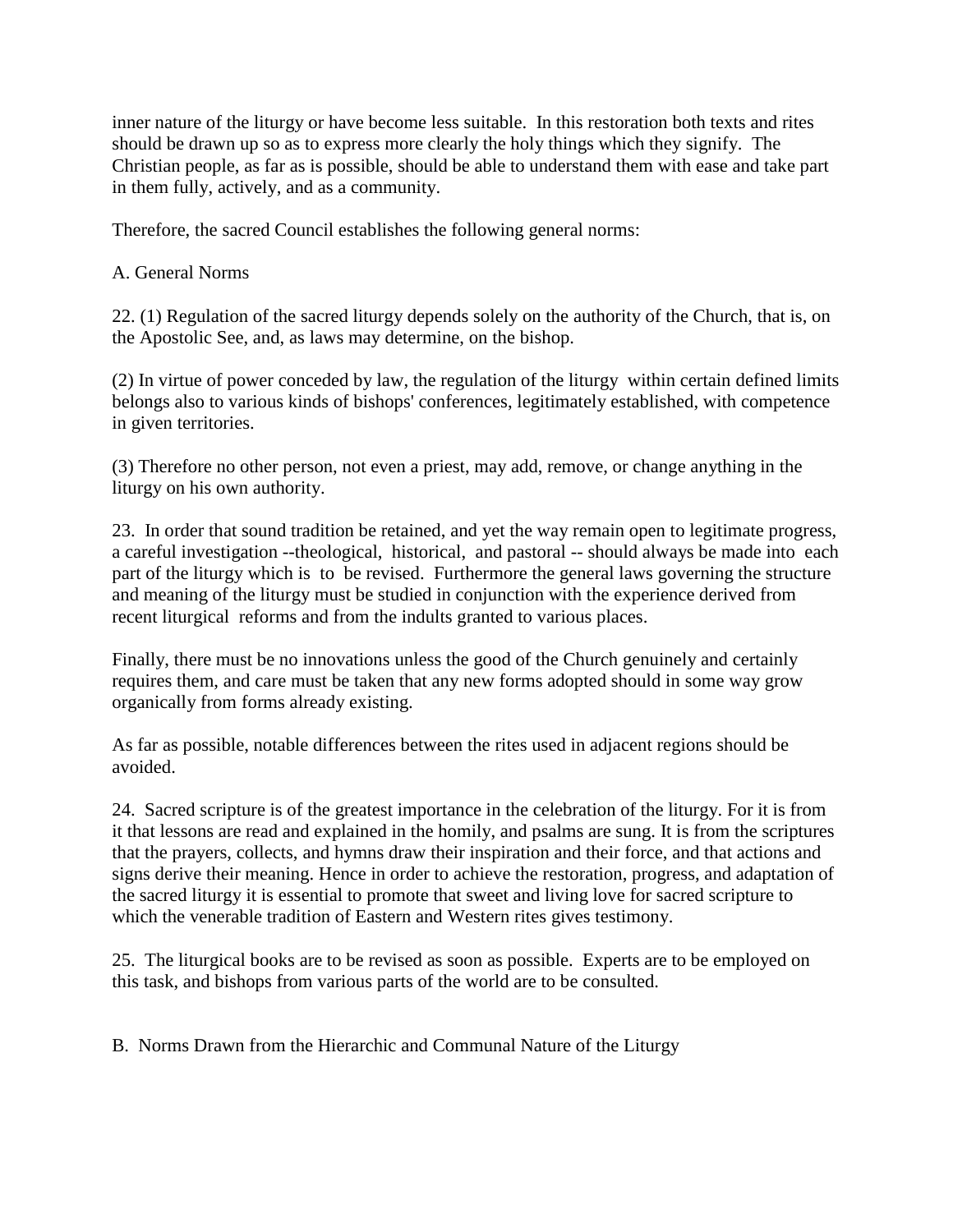26. Liturgical services are not private functions but are celebrations of the Church which is "the sacrament of unity," namely, "the holy people united and arranged under their bishops."<sup>13</sup>

Therefore, liturgical services pertain to the whole Body of the Church. They manifest it, and have effects upon it. But they also touch individual members of the Church in different ways, depending on their orders, their role in liturgical services, and their actual participation in them.

27. It must be emphasized that rites which are meant to be celebrated in common, with the faithful present and actively participating, should as far as possible be celebrated in that way rather than by an individual and quasi-privately.

This applies with special force to the celebration of Mass (even though every Mass has of itself a public and social nature) and to the administration of the sacraments.

28. In liturgical celebrations each person, minister, or layman who has an office to perform, should carry out all and only those parts which pertain to his office by the nature of the rite and the norms of the liturgy.

29. Servers, readers, commentators, and members of the choir also exercise a genuine liturgical function. They ought, therefore, to discharge their offices with the sincere piety and decorum demanded by so exalted a ministry and rightly expected of them by God's people.

Consequently they must all be deeply imbued with the spirit of the liturgy, each in his own measure, and they must be trained to perform their functions in a correct and orderly manner.

30. To promote active participation, the people should be encouraged to take part by means of acclamations, responses, psalms, antiphons, hymns as well as by actions, gestures and bodily attitudes. And at the proper time a reverent silence should be observed.

31. When the liturgical books are being revised, the people's parts must be carefully indicated by the rubrics.

32. In the liturgy, apart from the distinctions arising from liturgical function or sacred orders and apart from the honors due to civil authorities in accordance with liturgical law, no special exception is to be made for any private persons or classes of persons whether in the ceremonies or by external display.

C. Norms Based on the Educative and Pastoral Nature of the Liturgy.

33. Although the sacred liturgy is principally the worship of the divine majesty it likewise contains much instruction for the faithful.<sup>14</sup> For in the liturgy God speaks to his people, and Christ is still proclaiming his Gospel. And the people reply to God both by song and prayer.

<sup>&</sup>lt;sup>13</sup> St. Ciprian, "On the Unity of the Catholic Church," 7; cf. Letter 66, n. 8, 3.

<sup>&</sup>lt;sup>14</sup> Cf. Council of Trent, Session 22: Doctrine on the Holy Sacrifice of the Mass, ch. 8.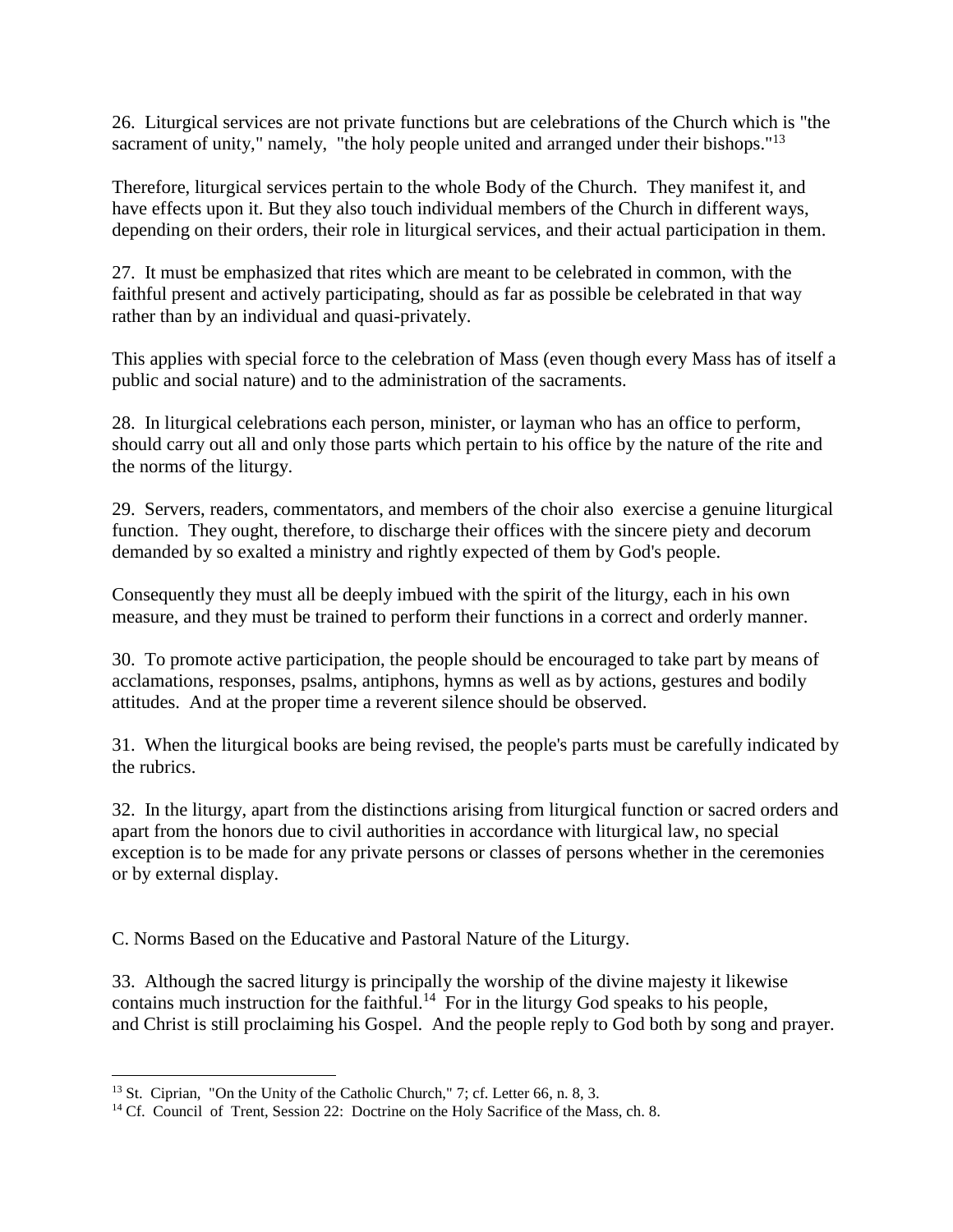Moreover the prayers addressed to God by the priest who, in the person of Christ, presides over the assembly, are said in the name of the entire holy people and of all present. And the visible signs which the sacred liturgy uses to signify invisible divine things have been chosen by Christ or the Church. Thus not only when things are read "which were written for our instruction" (Rom. 15:4), but also when the Church prays or sings or acts, the faith of those taking part is nourished, and their minds are raised to God so that they may offer him their spiritual homage and receive his grace more abundantly.

Therefore in the revision of the liturgy the following general norms should be observed:

34. The rites should be distinguished by a noble simplicity. They should be short, clear, and free from useless repetitions. They should be within the people's powers of comprehension, and normally should not require much explanation.

35. That the intimate connection between rite and words may be apparent in the liturgy:

(1) In sacred celebrations a more ample, more varied, and more suitable reading from sacred scripture should be restored.

(2) The most suitable place for a sermon ought to be indicated in the rubrics, for a sermon is part of the liturgical action whenever a rite involves one. The ministry of preaching is to be fulfilled most faithfully and carefully. The sermon, moreover, should draw its content mainly from scriptural and liturgical sources, for it is the proclamation of God's wonderful works in the history of salvation, which is the mystery of Christ ever made present and active in us, especially in the celebration of the liturgy.

(3) Instruction which is more explicitly liturgical should also be given in a variety of ways. If necessary, short directives to be spoken by the priest or competent minister should be provided within the rites themselves. But they should be given only at suitable moments and in prescribed words or their equivalent.

(4) Bible services should be encouraged, especially on the vigils of the more solemn feasts, on some weekdays of Advent and Lent, and on Sundays and holidays, especially in places where no priest is available. In this case a deacon or some other person authorized by the bishop should preside over the celebration.

36. (1) The use of the Latin language, with due respect to particular law, is to be preserved in the Latin rites. (2) But since the use of the vernacular, whether in the Mass, the administration of the sacraments, or in other parts of the liturgy, may frequently be of great advantage to the people, a wider use may be made of it, especially in readings, directives and in some prayers and chants. Regulations governing this will be given separately in subsequent chapters.

(3) These norms being observed, it is for the competent territorial ecclesiastical authority mentioned in Article 22:2, to decide whether, and to what extent, the vernacular language is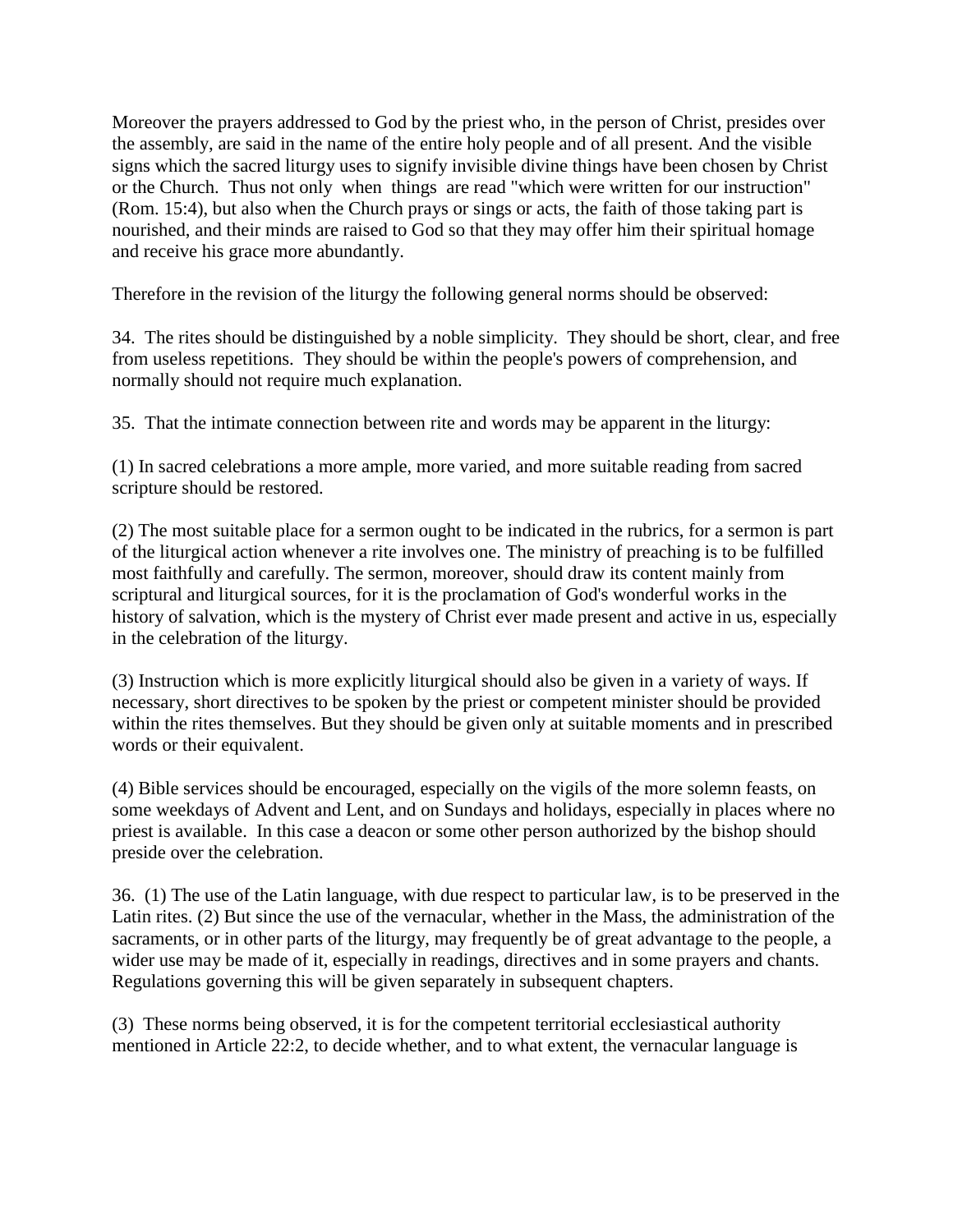to be used. Its decrees have to be approved, that is, confirmed, by the Apostolic See. Where circumstances warrant it, it is to consult with bishops of neighboring regions which have the same language.

(4) Translations from the Latin for use in the liturgy must be approved by the competent territorial ecclesiastical authority already mentioned.

## D. NORMS FOR ADAPTING THE LITURGY TO THE TEMPERAMENT AND TRADITIONS OF PEOPLES

37. Even in the liturgy the Church does not wish to impose a rigid uniformity in matters which do not involve the faith or the good of the whole community. Rather does she respect and foster the qualities and talents of the various races and nations. Anything in these people's way of life which is not indissolubly bound up with superstition and error she studies with sympathy, and, if possible, preserves intact. She sometimes even admits such things into the liturgy itself, provided they harmonize with its true and authentic spirit.

38. Provided that the substantial unity of the Roman rite is preserved, provision shall be made, when revising the liturgical books, for legitimate variations and adaptations to different groups, regions and peoples, especially in mission countries. This should be borne in mind when drawing up the rite and determining rubrics.

39. Within the limits set by the typical editions of the liturgical books it shall be for the competent territorial ecclesiastical authority mentioned in Article 22:2, to specify adaptations, especially as regards the administration of the sacraments, sacramentals, processions, liturgical language, sacred music and the arts, according, however, to the fundamental norms laid down in this Constitution.

40. In some places and circumstances, however, an even more radical adaptation of the liturgy is needed, and this entails greater difficulties. For this reason:

(1) The competent territorial ecclesiastical authority mentioned in Article 22:2, must in this matter, carefully and prudently consider which elements from the traditions and cultures of individual peoples might appropriately be admitted into divine worship. Adaptations which are considered useful or necessary should then be submitted to the Holy See, by whose consent they may be introduced.

(2) To ensure that adaptations may be made with all the circumspection necessary, the Apostolic See will grant power to this same territorial ecclesiastical authority to permit and direct, as the case requires, the necessary preliminary experiments over a determined period of time among certain groups suitable for the purpose.

(3) Because liturgical laws usually involve special difficulties with respect to adaptation, especially in mission lands, men who are experts in the matters in question must be employed to formulate them.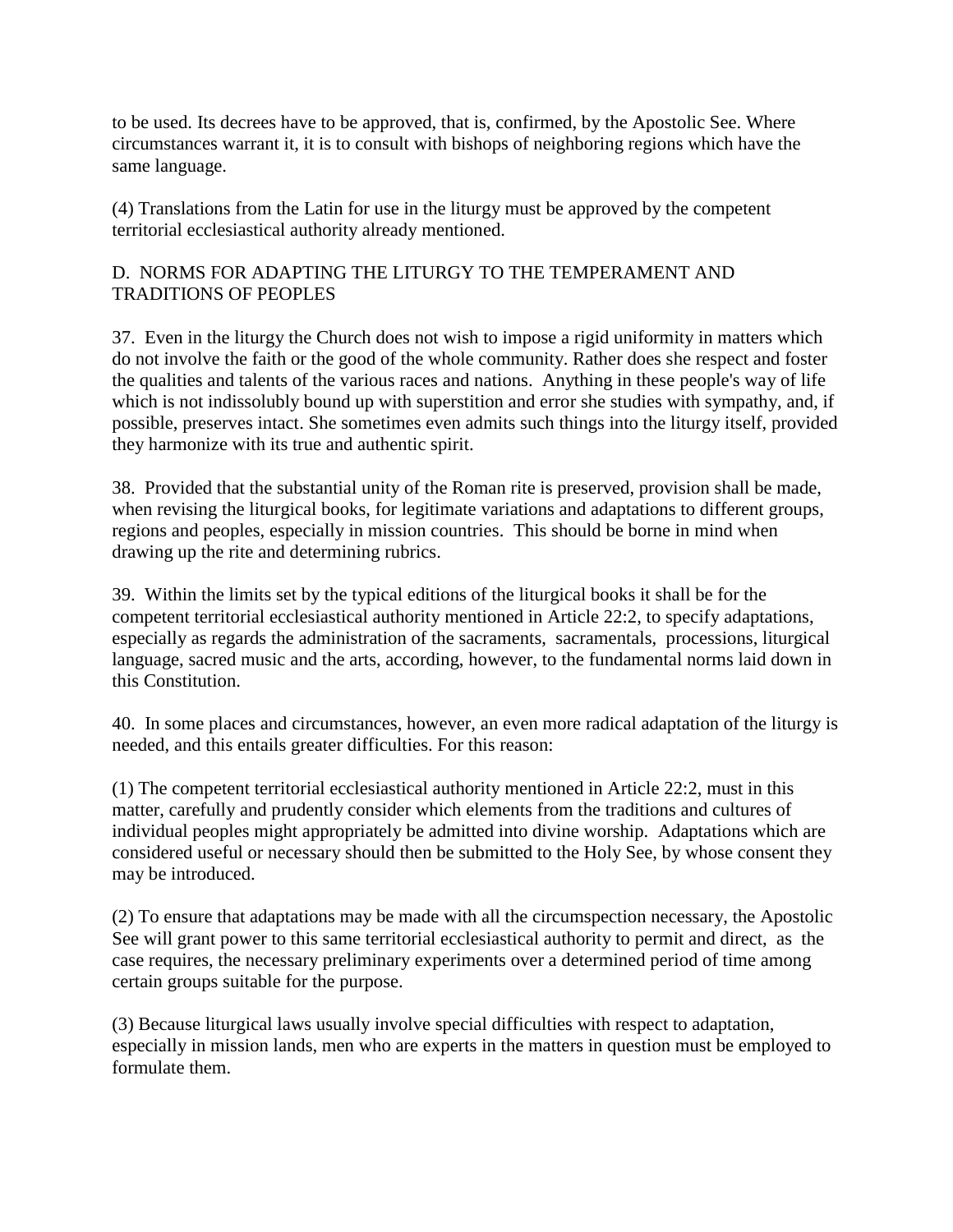#### E. PROMOTION OF THE LITURGICAL LIFE IN DIOCESE AND PARISH

41. The bishop is to be considered as the High Priest of his flock from whom the life in Christ of his faithful is in some way derived and upon whom it in some way depends. Therefore all should hold in the greatest esteem the liturgical life of the dioceses centered around the bishop, especially in his cathedral church. They must be convinced that the principal manifestation of the Church consists in the full, active participation of all God's holy people in the same liturgical celebrations, especially in the same Eucharist, in one prayer, at one altar, at which the bishop resides, surrounded by his college of priests and by his ministers.<sup>15</sup>

42 But as it is impossible for the bishop always and everywhere to preside over the whole flock in his church, he must of necessity establish groupings of the faithful; and, among these, parishes, set up locally under a pastor who takes the place of the bishop, are the most important, for in some way they represent the visible Church constituted throughout the world.

Therefore the liturgical life of the parish and its relation to the bishop must be fostered in the spirit and practice of the laity and clergy. Efforts must also be made to encouraged a sense of community with the parish, above all in the common celebration of the Sunday Mass.

#### F. PROMOTION OF PASTORAL LITURGICAL ACTION

43. Zeal for the promotion and restoration of the sacred liturgy is rightly held to be a sign of the providential dispositions of God in our time, and as a movement of the Holy Spirit in his Church. It is today a distinguishing mark of the life of the Church, and, indeed, of the whole tenor of contemporary religious thought and action.

Therefore, so that this pastoral liturgical action may become still more vigorous in the Church the sacred Council decrees:

44. It is desirable that the competent territorial ecclesiastical authority mentioned in Article 22:2 set up a liturgical commission to be assisted by experts in liturgical science, sacred music, art and pastoral practice. As far as possible the commission should be aided by some kind of Institute for Pastoral Liturgy, consisting of people who are eminent in these matters, not excluding laymen, if circumstances so demand. It will be the task of this commission, under the direction of the above-mentioned competent territorial ecclesiastical authority (see Article 22:2), to regulate pastoral liturgical action throughout the territory, and to promote studies and necessary experiments whenever there is a question of adaptations to be proposed to the Holy See.

45. For the Same reason every Diocese is to have a commission on the sacred liturgy, under the direction of the bishop, for promoting the liturgical apostolate. Sometimes it may be expedient that several dioceses should form between them one single commission which will be able to promote the liturgy by common consultation.

<sup>&</sup>lt;sup>15</sup> Cf. St Ignatius of Antioch: Magnesians, 7; Philadelphians, 4; Smyrnaens, 8.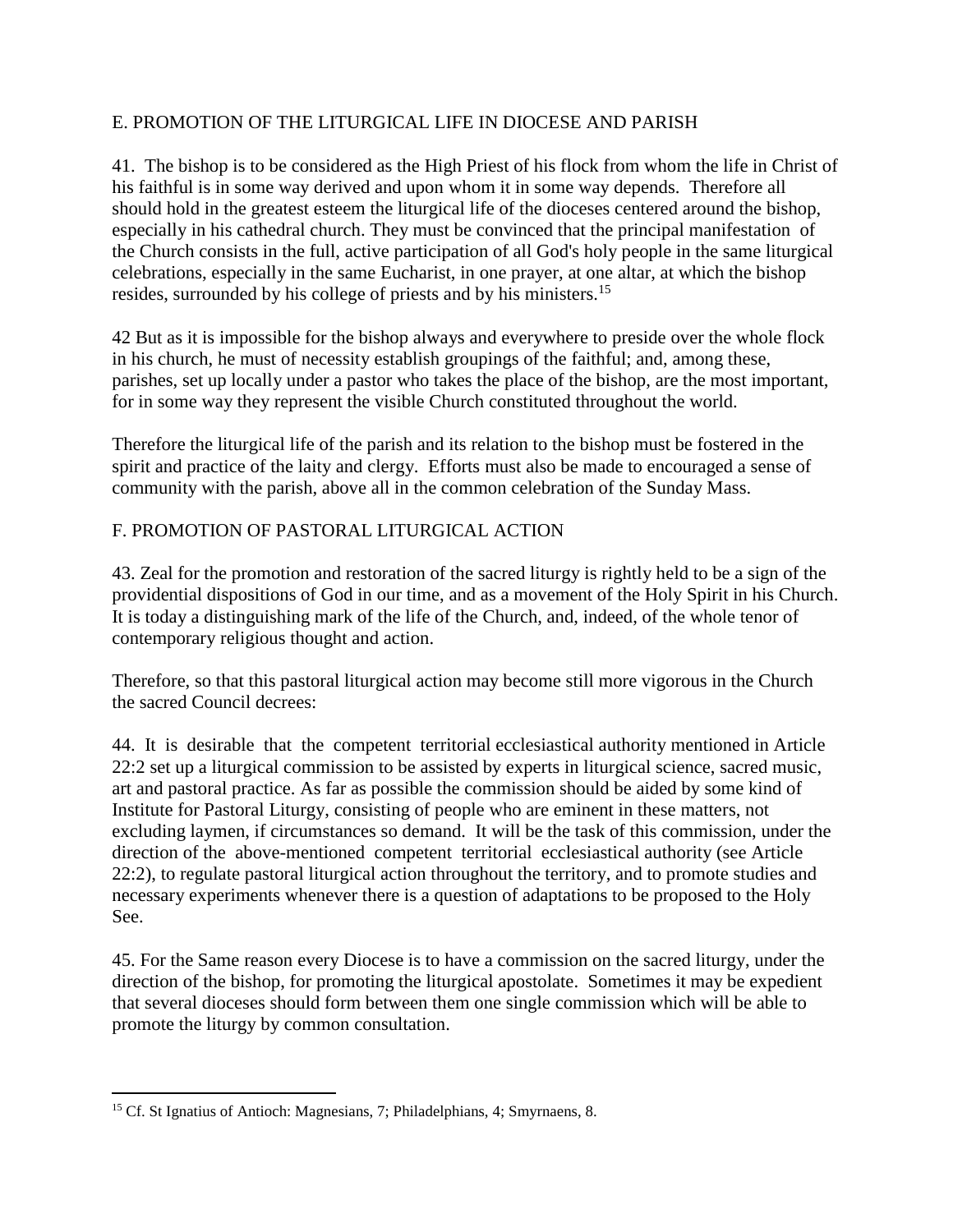46. In addition to the commission on sacred liturgy, every dioceses, as far as possible, should have commissions for sacred music and sacred art. These three commissions must work in the closest collaboration. Indeed it will often be best to fuse the three of them into one single commission.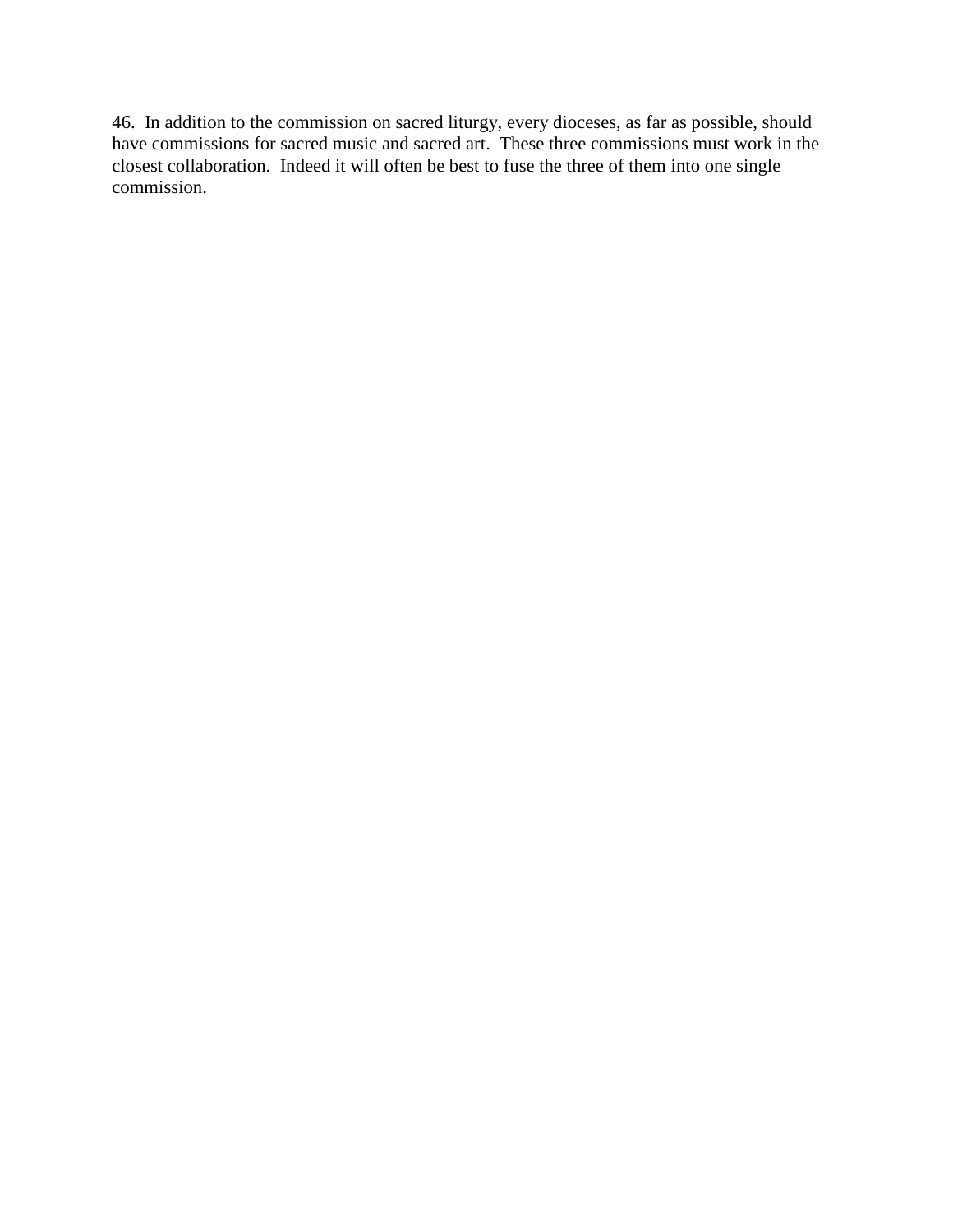#### CHAPTER II

#### THE MOST SACRED MYSTERY OF THE EUCHARIST

47. At the Last Supper, on the night he was betrayed, our Savior instituted the eucharistic sacrifice of his Body and Blood. This he did in order to perpetuate the sacrifice of the Cross throughout the ages until he should come again, and so to entrust to his beloved Spouse, the Church, a memorial of his death and resurrection: a sacrament of love, a sign of unity, a bond of charity,<sup>1</sup> a paschal banquet in which Christ is consumed, the mind is filled with grace, and a pledge of future glory is given to us.<sup>2</sup>

48. The Church, therefore, earnestly desires that Christ's faithful, when present at this mystery of faith, should not be there as strangers or silent spectators. On the contrary, through a good understanding of the rites and prayers they should take part in the sacred action, conscious of what they are doing, with devotion and full collaboration. They should be instructed by God's word, and be nourished at the table of the Lord's Body. They should give thanks to God. Offering the immaculate victim, not only through the hands of the priest but also together with him, they should learn to offer themselves. Through Christ, the Mediator, $3$  they should be drawn day be day into ever more perfect union with God and each other, so that finally God may be all in all.

49.For this reason the sacred Council having in mind those Masses which are celebrated with the faithful assisting, especially on Sundays and holidays of obligation, has made the following decrees so that the sacrifice of the Mass, even in the ritual forms (of its celebration) have full pastoral efficacy.

#### **DECREES**

 $\overline{a}$ 

50. The rite of the Mass is to be revised in such a way that the intrinsic nature and purpose of its several parts, as well as the connection between them, may be more clearly manifested, and that devout and active participation by the faithful may be more easily achieved.

For this purpose the rites are to be simplified, due care being taken to preserve their substance. Parts which with the passage of time came to be duplicated, or were added with little advantage, are to be omitted. Other parts which suffered loss through accidents of history are to be restored to the vigor they had in the days of the holy Fathers, as may seem useful or necessary.

51. The treasures of the Bible are to be opened up more lavishly so that a richer fare may be provided for the faithful at the table of God's word. In this way a more representative part of the sacred scriptures will be read to the people in the course of a prescribed number of years.

<sup>&</sup>lt;sup>1</sup> Cf. St. Augustine, Tractatus in Ioannis Evangelium, ch. 6 n. 13

<sup>2</sup> Roman Breviary: Feast of Corpus Christi, Second Vespers, Antiphon to Magnificat.

<sup>&</sup>lt;sup>3</sup> Cf. St. Cyril of Alexandria: "Commentary on the Gospel of St. John," Book 11, ch. 11-12.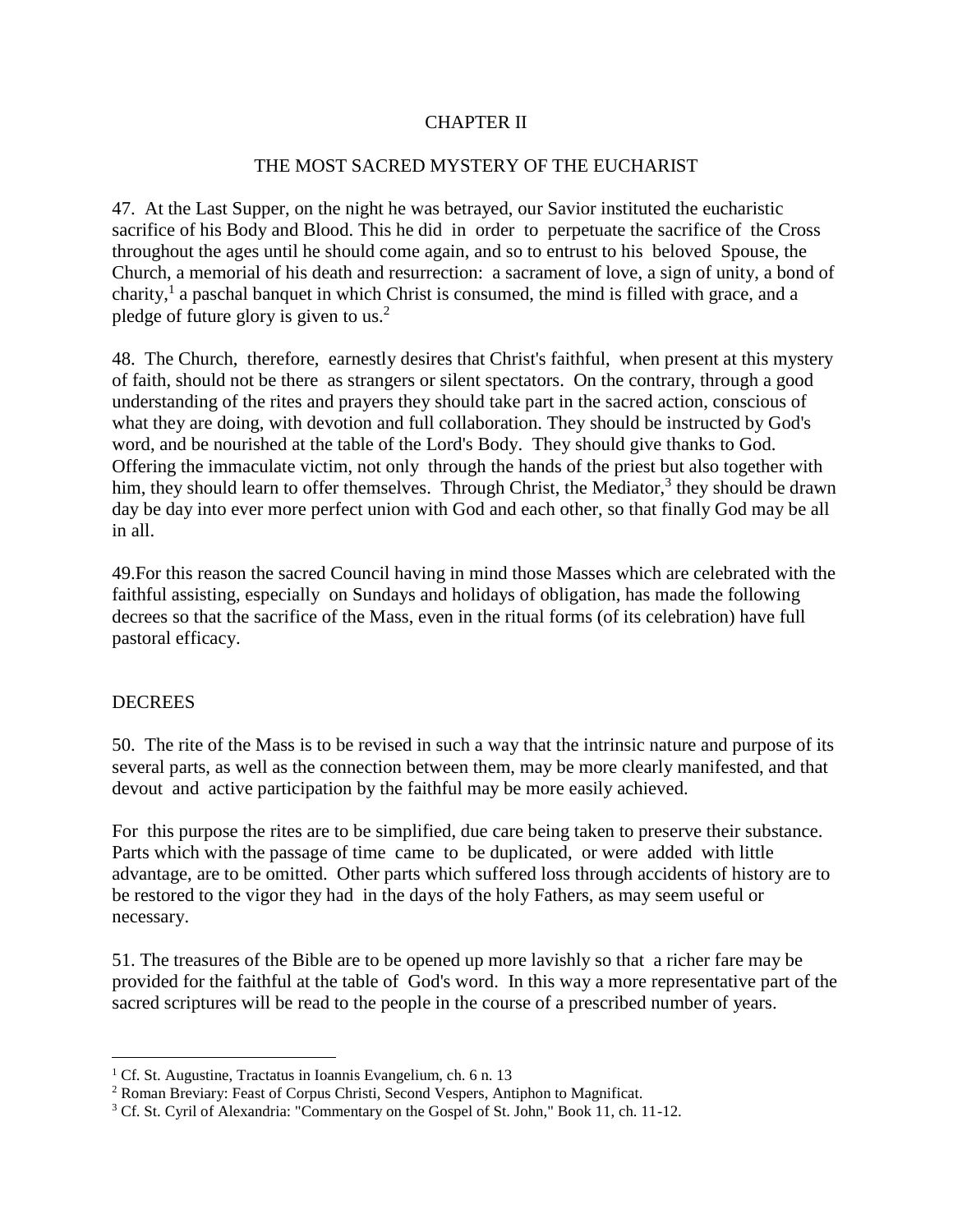52.By means of the homily the mysteries of the faith and the guiding principles of the Christian life are expounded from the sacred text during the course of the liturgical year. The homily, therefore, is to be highly esteemed as part of the liturgy itself. In fact at those Masses which are celebrated on Sundays and holidays of obligation, with the people assisting, it should not be omitted except for a serious reason.

53. The "common prayer" or "prayer of the faithful" is to be restored after the gospel and homily, especially on Sundays and holidays of obligation. By this prayer in which the people are to take part, intercession will be made for holy Church, for the civil authorities, for those oppressed by various needs, for all mankind, and for the salvation of the entire world.<sup>4</sup>

54. A suitable place may be allotted to the vernacular in Masses which are celebrated with the people, especially in the readings and "the common prayer," and also, as local conditions may warrant, in those parts which pertain to the people, according to the rules laid down in Article 36 of this Constitution. Nevertheless care must be taken to ensure that the faithful may also be able to say or sing together in Latin those parts of the Ordinary of the Mass which pertain to them. Wherever a more extended use of the vernacular in the Mass seems desirable, the regulation laid down in Article 40 of this Constitution is to be observed.

55.The more perfect form of participation in the Mass whereby the faithful, after the priest's communion, receive the Lord's Body from the same sacrifice, is warmly recommended. The dogmatic principles which were laid down by the Council of Trent remaining intact,<sup>5</sup> communion under both kinds may be granted when the bishops think fit, not only to clerics and religious but also to the laity, in cases to be determined by the Apostolic See. For example,

To the Newly ordained in the Mass of their ordination;

To the newly professed in the mass of their religious profession;

To the newly baptized in the Mass which follows their baptism.

56.The two parts which in a sense go to make up the Mass, viz. the liturgy of the word and the and the eucharistic liturgy, are so closely connected with each other that they form but one single act of worship. Accordingly this sacred Synod strongly urges pastors of souls that, when instructing the faithful, they insistently teach them to take their part in the entire Mass, especially on Sundays and holidays of obligation.

57.(1) Concelebration whereby the unity of the priesthood is appropriately manifested has remained in use to this day in the Church both in the East and in the West. For this reason it has seemed good to the Council to extend permission for celebration to the following cases:

1. (a) On the Thursday of the Lord's Supper (not only at the Mass of the Chrism, but also at the evening Mass.

 $4$  Cf. 1 Tim. 2:1-2.

<sup>5</sup> Council of Trent, Session 21: On Communion under Both Species, ch. 1-3.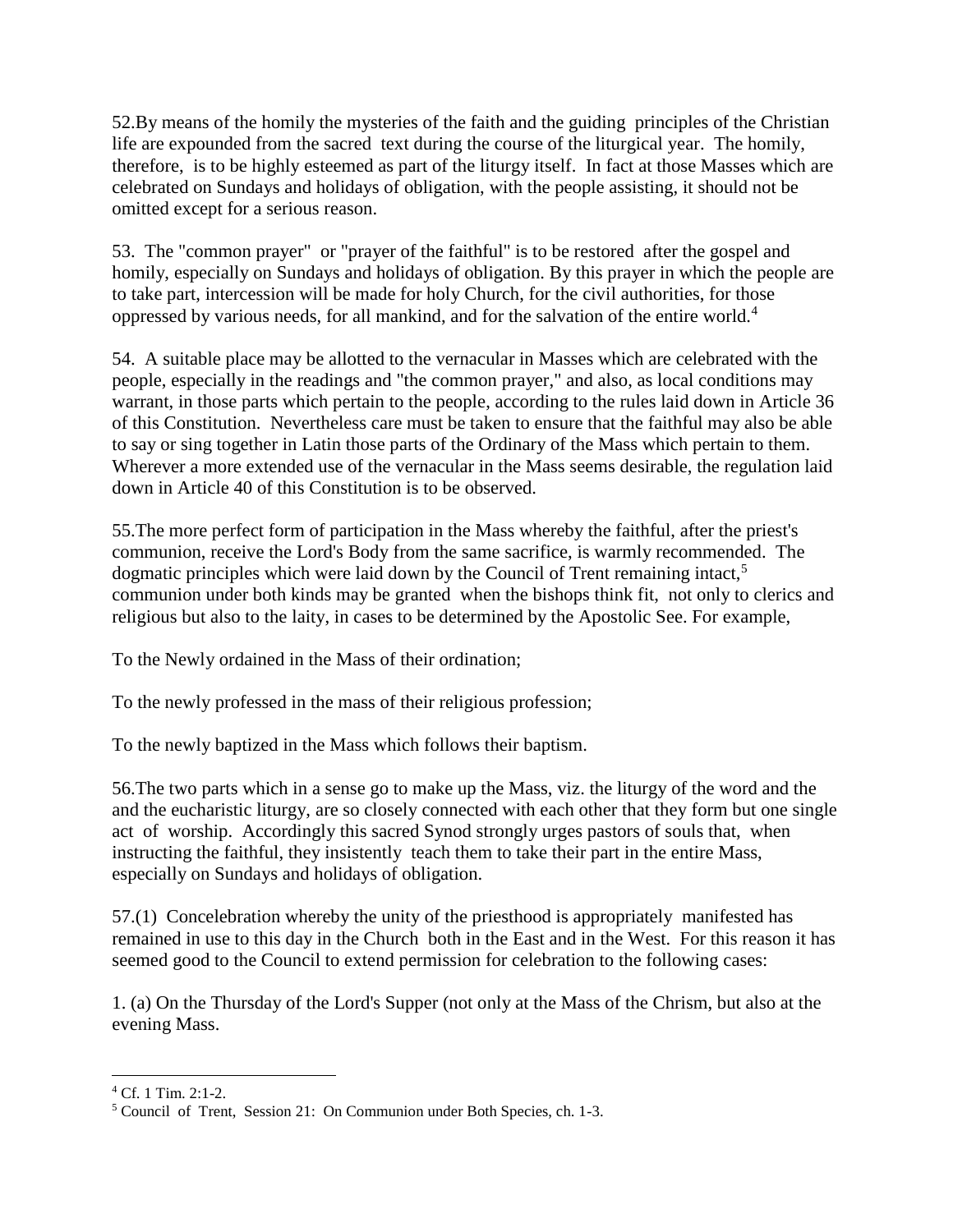(b) At Masses during Councils, Bishops' Conferences and Synods.

(c) At the Mass for the Blessing of an Abbot.

2. Also with permission of the Ordinary, to whom it belongs to decide whether concelebration is opportune:

(a) at conventual Mass, and at the principal Mass in churches, when the needs of the faithful do not require that all the priests available should celebrate individually;

(b) at Mass celebrated at any kind of priests' meetings whether the priests be secular or religious.

(2) 1. The regulation, however, of the discipline of concelebration in the diocese pertains to the bishop.

2. Each priest shall always retain his right to celebrate Mass individually, though not at the same time in the same church as a concelebrated Mass nor on the Thursday of the Lord's Supper.

58. A new rite for Concelebration is to be drawn up and inserted into the Pontifical and into the Roman Missal.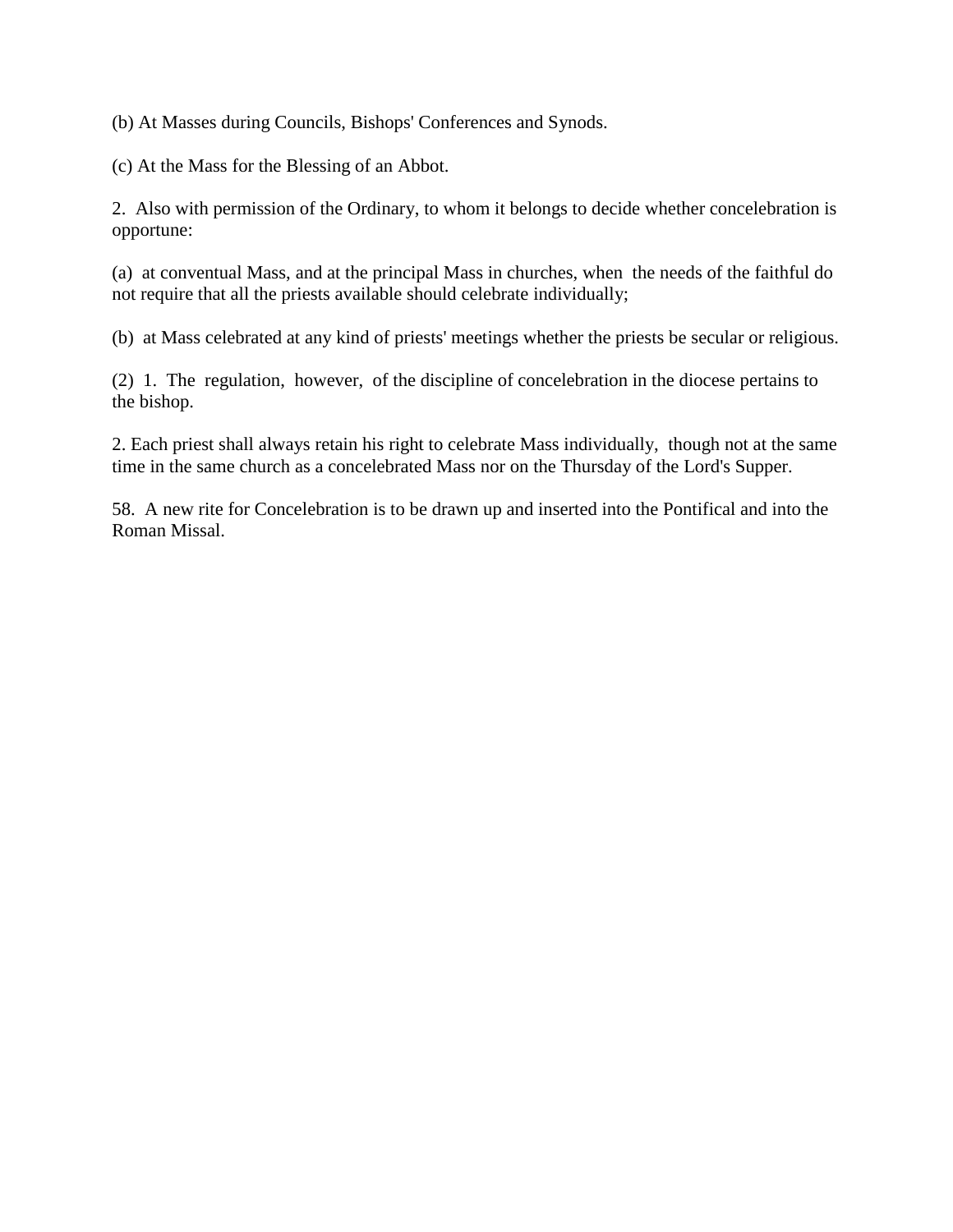#### **CHAPTER III**

#### **THE OTHER SACRAMENTS AND THE SACRAMENTALS**

59. The purpose of the sacraments is to sanctify men, to build up the Body of Christ, and, finally, to give worship to God. Because they are signs they also instruct. They not only presuppose faith, but by words and objects they also nourish, strengthen, and express it. That is why they are called "sacraments of faith." They do, indeed, confer grace but, in addition, the very act of celebrating them most effectively disposes the faithful to receive this grace to their profit, to worship God duly, and to practice charity.

It is, therefore, of the greatest importance that the faithful should easily understand the sacramental signs, and should eagerly frequent those sacraments which were instituted to nourish the Christian life.

60. Holy Mother Church has, moreover, instituted sacramentals. These are sacred signs which bear a resemblance to the sacraments.They signify effects, particularly of a spiritual nature, which are obtained through the Church's intercession. By them men are disposed to receive the chief effect of the sacraments, and various occasions in life are rendered holy.

61. Thus for well-disposed members of the faithful the liturgy of the sacraments and sacramentals sanctifies almost every event of their lives with the divine grace which flows from the paschal mystery of the Passion, Death and Resurrection of Christ. From this source all sacraments and sacramentals draw their power. There is scarcely any proper use of material things which cannot thus be directed toward the sanctification of men and the praise of God.

62. With the passage of time, however, there have crept into the rites of the sacraments and sacramentals certain features which have rendered their nature and purpose far from clear to the people of today. Hence some changes are necessary to adapt them to present-day needs. For that reason the sacred Council decrees as follows concerning their revision:

63.Because the use of the vernacular in the administration of the sacraments and sacramentals can often be of very great help to the people, this use is to be extended according to the following norms:

(a) In the administration of the sacraments and sacramentals the vernacular may be used according to the norm of Article 36.

(b) The competent territorial ecclesiastical authority designated in Article 22:2 of this Constitution shall forthwith prepare, in accordance with the new edition of the Roman Ritual, local rituals adapted linguistically and otherwise to the needs of the different regions. These rituals, on authentication by the Apostolic See, are to be followed in the regions in question. But in drawing up those rituals or particular collections of rites, the instructions prefixed to the individual rites in the Roman Ritual, whether they be pastoral and rubrical or whether they have a special social import, shall not be omitted.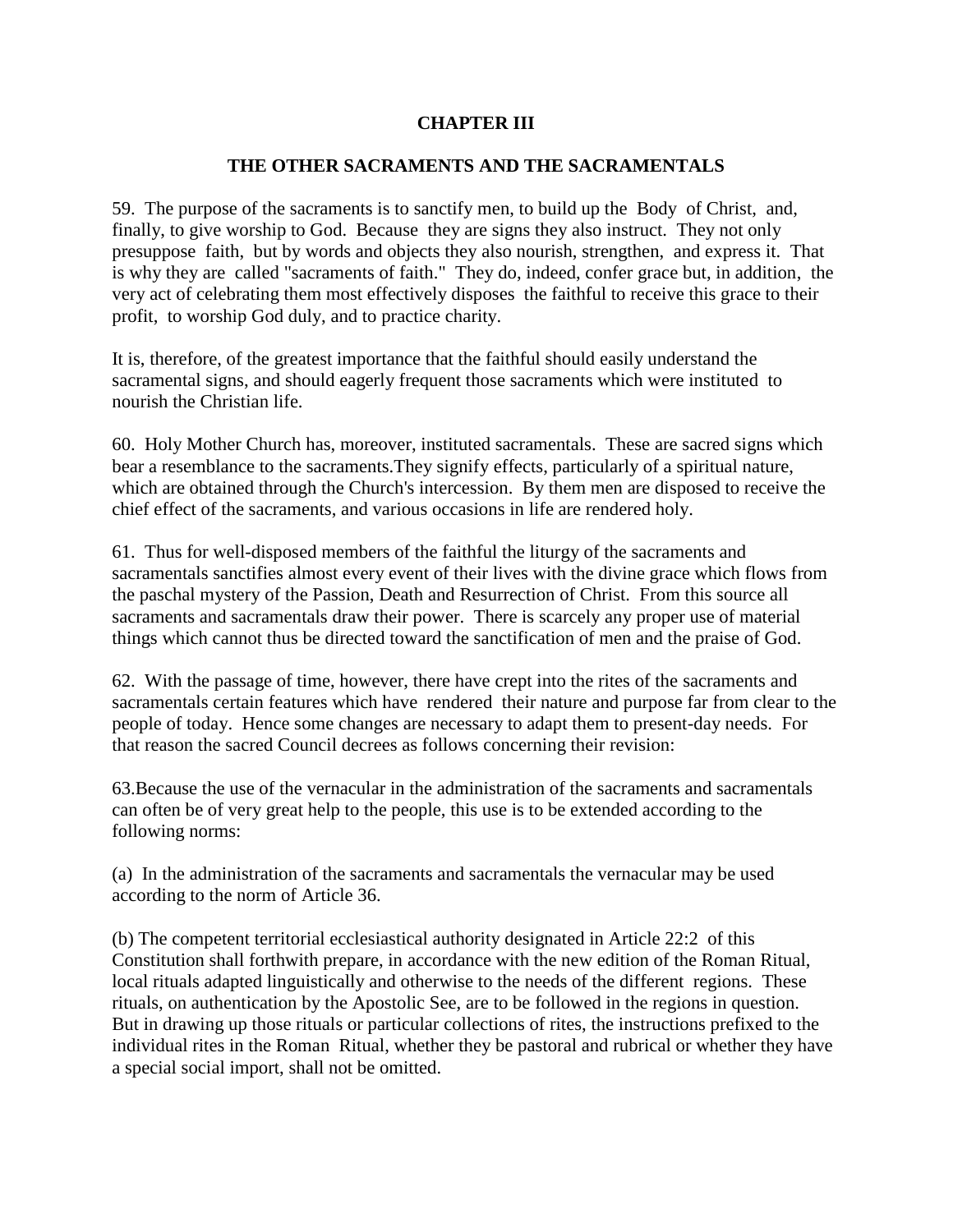64. The catechumenate for adults, comprising several distinct steps, is to be restored and brought into use at the discretion of the local ordinary. By this means the time of the catechumenate, which is intended as a period of suitable instruction, may be sanctified by sacred rites to be celebrated at successive intervals of time.

65.In mission countries, in addition to what is furnished by the Christian tradition, those elements of initiation rites may be admitted which are already in use among some peoples insofar as they can be adapted to the Christian ritual in accordance with Articles 37-40 of this Constitution.

66. Both rites for the baptism of adults are to be revised, not only the simpler rite but also, taking into consideration the restored catechumenate, the more solemn rite. A special Mass "For the conferring of Baptism" is to be inserted into the Roman Missal.

67. The rite for the baptism of infants is to be revise, its revision taking into account the fact that those to be baptized are infants. The roles of parents and godparents, and also their duties, should be brought out more clearly in the rite itself.

68. The baptismal rite should contain variants, to be used at the discretion of the local ordinary when a large number are to be baptized. Likewise a shorter rite is to be drawn up, especially for mission countries which catechists, and also the faithful in general, may use when there is danger of death and neither priest nor deacon is available.

69. In place of the rite called "Rite for supplying what was omitted in the baptism of an infant" a new rite is to be drawn up. This rite should indicate more fittingly and clearly that the infant baptized by the short rite has already been received into the Church. So also a new rite is to be drawn up for converts who have already been validly baptized. It should indicate that they are now admitted to communion with the Church.

70. Baptismal water, outside of paschal time, may be blessed within the rite of Baptism itself by an approved shorter formula.

71. The rite of Confirmation is to be revised also so that the intimate connection of this sacrament with the whole of the Christian initiation may more clearly appear. For this reason the renewal of baptismal promises should fittingly precede the reception of this sacrament. Confirmation may be conferred within Mass when convenient. For conferring outside Mass, a formula introducing the rite should be drawn up.

72. The rite and formulae of Penance are to be revised so that they more clearly express both the nature and effect of the sacrament.

73. "Extreme Unction," which may also and more fittingly be called "Anointing of the Sick," is not a sacrament for those only who are at the point of death. Hence, as soon as anyone of the faithful begins to be in danger of death from sickness or old age, the fitting time for him to receive the sacrament has certainly already arrived.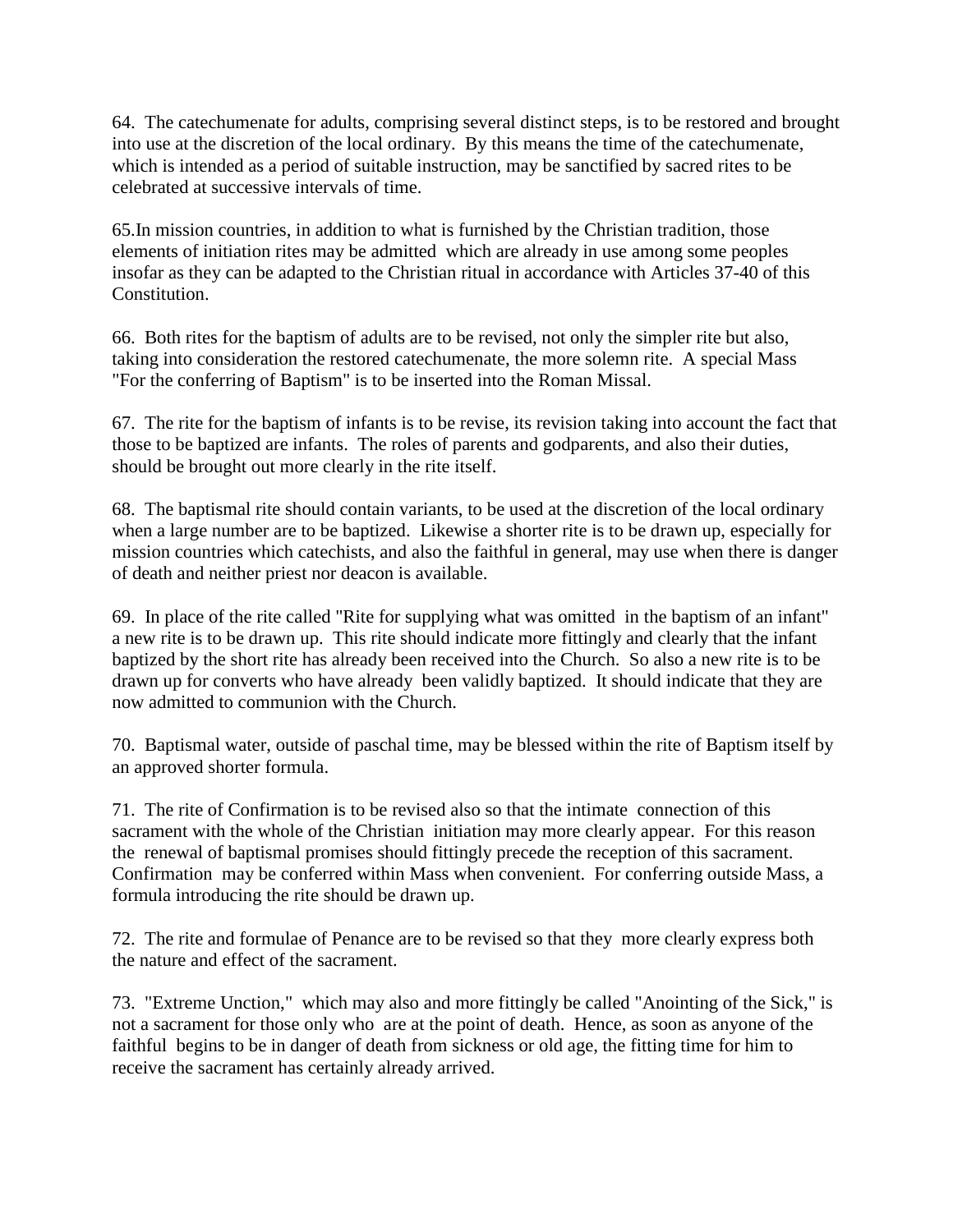74. In addition to the separate rites for Anointing of the Sick and the Viaticum, a continuous rite shall be prepared in which a sick man is anointed after he has made his confession and before he receives Viaticum.

75. The number of the anointings is to be adapted to the occasion, and the prayers which belong to the rite of Anointing are to be revised so as to correspond to the varying conditions of the sick who receive the sacrament.

76. Both the ceremonies and texts of the Ordination rites are to be revised. The addresses given by the bishop at the beginning of each ordination or consecration may be in the vernacular. In the consecration of a bishop the laying on of hands may be done by all the bishops present.

77. The Marriage rite now found in the Roman Ritual is to be revised and enriched so that it will more clearly signify the grace of the sacrament and will emphasize the spouses' duties.

"If any regions use other praiseworthy customs and ceremonies when celebrating the sacrament of Matrimony the sacred Synod earnestly desires that these by all means be retained."<sup>1</sup>

Moreover, an ecclesiastical authority having the territorial competence described in Article 22:2 of this Constitution is free to draw up its own rite suited to its people and region, according to the provisions of Article 63, but on the express condition that the priest assisting at the marriage ask for and obtain the consent of the contracting parties.

78. Matrimony is normally to be celebrated within the mass after the reading of the gospel and the homily and before "the prayer of the faithful." The prayer for the bride, duly amended to remind both spouses of their equal obligation of mutual fidelity, may be said in the vernacular. But if the sacrament of Matrimony is celebrated apart from Mass, the epistle and gospel from the nuptial Mass are to be read at the beginning of the rite, and the blessing should always be given to the spouses.

79. The sacramentals are to be revised, account being taken of the primary principle of enabling the faithful to participate intelligently, actively, and easily. The circumstances of our times must also be considered. When rituals are being revised as laid down in Article 63, new sacramentals may also be added as necessity requires.

Reserved blessings shall be very few. Reservations shall be in favor only of bishops and ordinaries.

Provision should be made for the administration of some sacramentals, at least in special circumstances and at the discretion of the ordinary, by qualified lay persons.

80. The rite of the Consecration of Virgins contained in the Roman Pontifical is to be revised. Moreover a rite of religious profession and renewal of vows shall be drawn in order to achieve greater unity, sobriety, and dignity. Apart from special exceptions granted by law, this rite

 $\overline{a}$ <sup>1</sup> Council of Trent, Session 24: On Reform, ch. 1. Cf. Roman Ritual, Title 8, ch. 2, n. 6.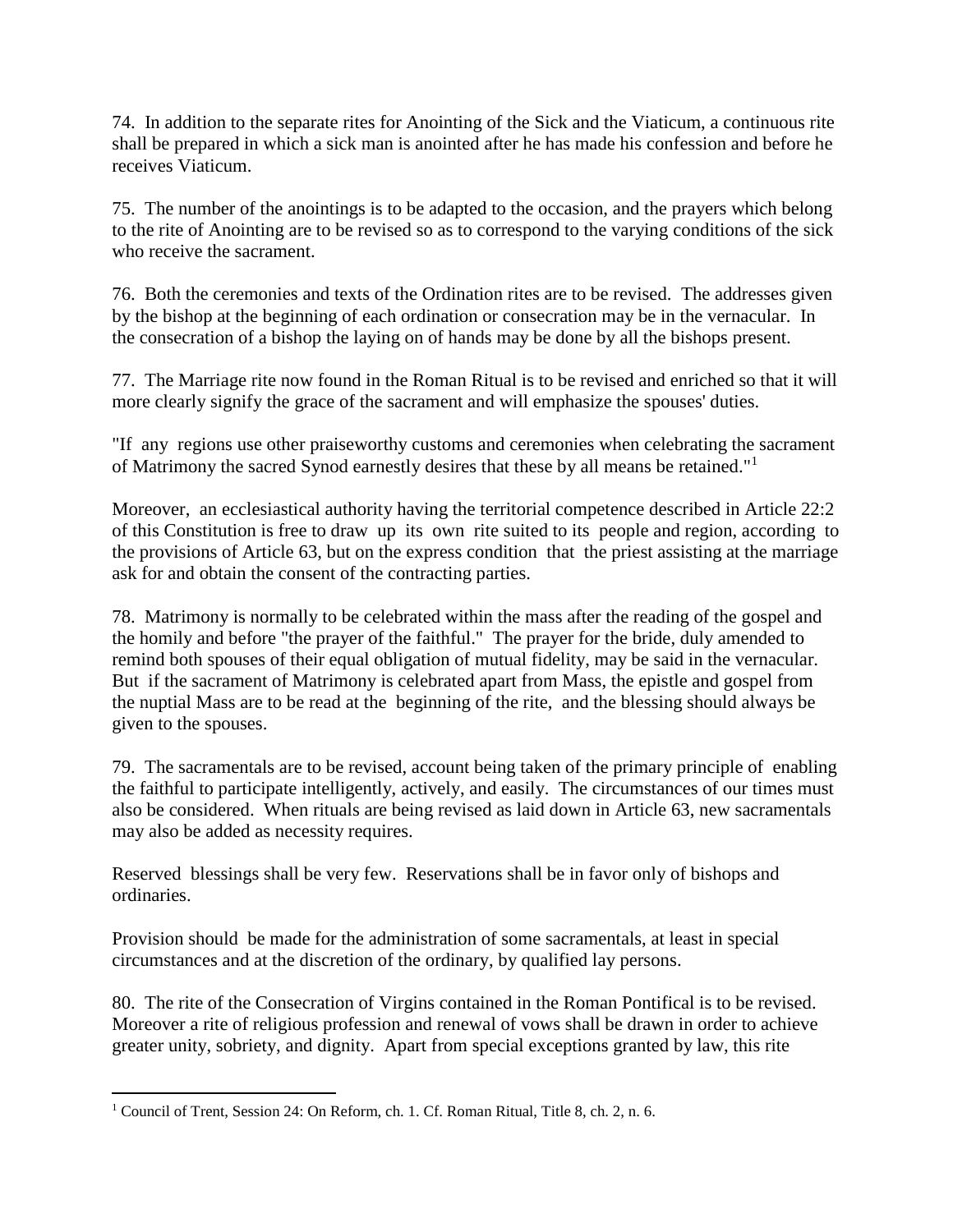should be adopted by those who make their profession or renewal of vows within the Mass. It is recommended that religious profession be made within the Mass.

81. Funeral rites should express more clearly the paschal character of Christian death, and should correspond more closely to the circumstances and traditions found in various regions. This also applies to the liturgical color to be used.

82. The rite for the Burial of Infants is to be revised, and a special Mass for the occasion should be provided.

#### THE DIVINE OFFICE

83. Jesus Christ, High Priest of the New and Eternal Covenant, taking human nature, introduced into this earthly exile that hymn which is sung throughout all ages in the halls of heaven. He attaches to himself the entire community of mankind and has them join him in singing his divine song of praise.

For he continues his priestly work through his Church. The Church, by celebrating the Eucharist and by other means, especially—the celebration of the divine office—is ceaselessly engaged in praising the Lord and interceding for the salvation of the entire world.

84. The divine office, in keeping with ancient Christian tradition, is so devised that the whole course of the day and night is made holy by the praise of God. Therefore, when this wonderful song of praise is correctly celebrated by priests and others deputed to it by the Church, or by the faithful praying together with a priest in the approved form, then it is truly the voice of the Bride herself addressed to her Bridegroom. It is the very prayer which Christ himself together with his Body addresses to the Father.

85. Hence all who take part in the divine office are not only performing a duty for the Church, they are also sharing in what is the greatest honor for Christ's Bride; for by offering these praises to God they are standing before God's throne in the name of the Church, their Mother.

86. Priest who are engaged in the sacred pastoral ministry will pray the divine office the more fervently, the more alive they are to the need to heed St. Paul's exhortation, "Pray without ceasing" (1 Th. 5:17). For only the Lord, who said, "Without me you can do nothing," can make their work effective and fruitful. That is why the apostles when instituting deacons said, "We will devote ourselves to prayer and to the ministry of the word" (Acts 6:4).

87. In order that the divine office may be better and more perfectly prayed, whether by priests or by other members of the Church, in existing circumstances, the sacred Council, continuing the restoration so happily begun by the Apostolic See, decrees as follows concerning the office of the Roman rite:

88. Since the purpose of the office is to sanctify the day, the traditional sequence of the hours is to be restored so that, as far as possible, they may again become also in fact what they have been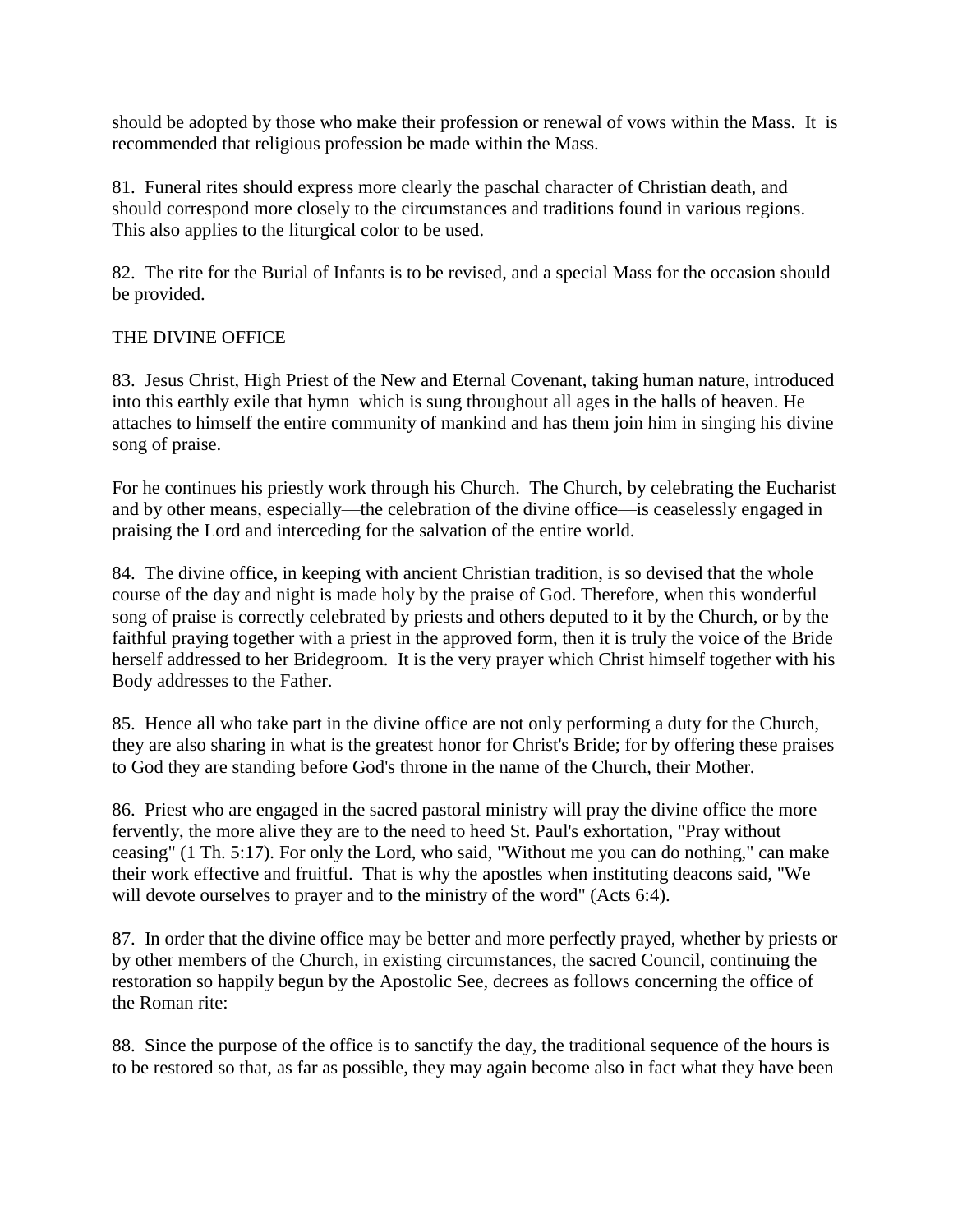in name. At the same time account must be taken of the conditions of modern life in which those who are engaged in apostolic work must live.

89. Therefore, in the revision of the office these norms are to be observed:

(a) By the venerable tradition of the universal Church, Lauds as morning prayer, and vespers as evening prayer, are the two hinges on which the daily office turns. They must be considered as the chief hours and are to be celebrated as such.

(b) Compline is to be drawn up so as suitably to mark the close of the day.

(c) The hour called Matins, although it should retain the character of nocturnal prayer when recited in choir, shall be so adapted that it may be recite at any hour of the day, and it shall be made up of fewer psalms and longer readings.

(d) The hour of Prime is to be suppressed.

(e) In choir the minor hours of Terce, Sect, and None are to be observed. Outside of choir it will be lawful to select any one of the three most suited to the time of the day.

90. The divine office, because it is the public prayer of the Church, is a source of piety and a nourishment for personal prayer. For this reason, priest and others who take part in the divine office are earnestly exhorted in the Lord to attune their minds to their voices when praying it. To achieve this more fully, they should take steps to improve their understanding of the liturgy and of the Bible, especially of the psalms. When the Roman office is being revised, its venerable centuries-old treasures are to be so adapted that those to whom it is handed on may profit from it more fully and more easily.

91. So that it may be possible in practice to observe the course of the hours proposed in Article 89, the psalms are no longer to be distributed throughout one week but through a longer period of time. The task of revising the psalter, already happily begun, is to be finished as soon as possible. It shall take into account the style of Christian Latin, the liturgical use of the psalms including the singing of the psalms—and the entire tradition of the Latin Church.

92. As regards the readings, the following points shall be observed:

(a) Readings from sacred scripture shall be so arranged that the riches of the divine word may be easily accessible in more abundant measure;

(b) Readings taken from the works of the fathers, doctors, and ecclesiastical writers shall be better selected;

(c) The accounts of the martyrdom or lives of the saints are to be made historically accurate.

93. Hymns are to be restored to their original form, as far as may be desirable. They are to be purged of whatever smacks of mythology or accords ill with Christian piety. Also, as occasion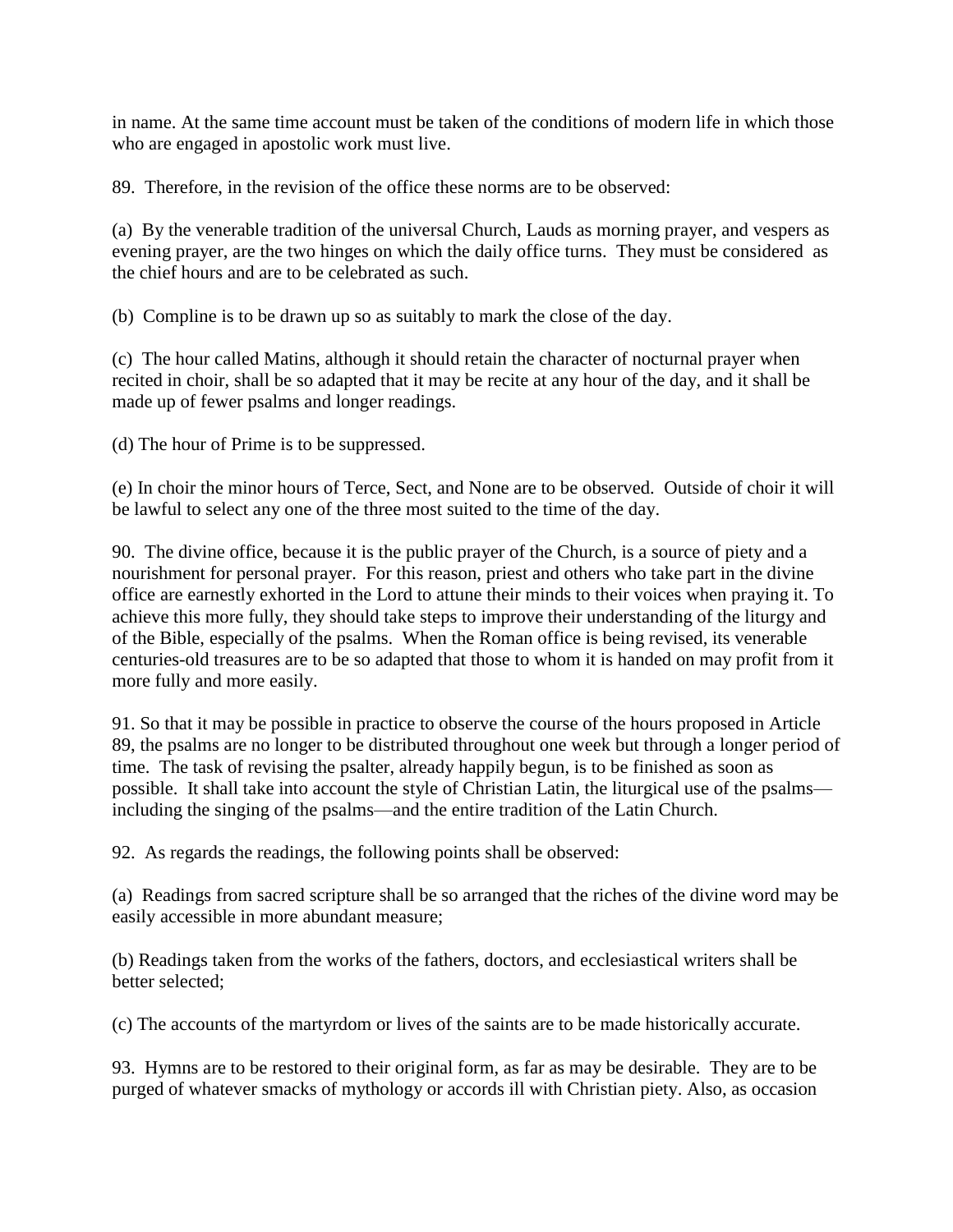may warrant, other selections are to be made from the treasury of hymns.

94. So that the day may be truly sanctified and that the hours themselves may be recited with spiritual advantage, it is best that each of them be prayed at the time which corresponds most closely with its true canonical time.

95. Communities obliged to choral office are bound to celebrate the office in choir every day in addition to the conventual Mass. In particular:

(a) Orders of canons, monks, and nuns, and of other regulars bound by law or constitutions to choral office, must say the entire office;

(b) Cathedral or collegiate chapters are bound to recite those parts of the office imposed on them by general or particular law;

(c) All members of the above communities who are in major orders or who are solemnly professed, except for lay brothers, are bound to recite individually those canonical hours which they do not pray in choir.

96. Clerics not bound to office in choir, but who are in major orders, are bound to pray the entire office every day, either in common or individually, as laid down in Article 89.

97. The rubrics shall determine when it is appropriate to substitute a liturgical service for the divine office.

In particular cases, and for adequate reasons, ordinaries may dispense their subjects, wholly or in part, from the obligation of reciting the divine office, or they may change it to another obligation.

98. Any religious who in virtue of their constitutions recite parts of the divine office, are thereby joining in the public prayer of the Church. The same can be said of those who, in virtue of their constitutions, recite any "little office", provided it be drawn up after the patter of the divine office, wand be duly approved.

99. Since the divine office is the voice of the Church, that is, of the whole mystical body publicly praising God, it is recommended that clerics who are not obliged to attend office in choir, especially priests who live together or who assemble for any purpose, should pray at least some part of the divine office in common. All who pray the divine office, whether in choir or in common, should fulfill the task entrusted to them as perfectly as possible. This refers not only to the internal devotion of mind but also to the external manner of celebration. It is, moreover, fitting that whenever possible the office be sung, both in choir and in common.

100. Pastors of souls should see to it that the principal hours, especially Vespers, are celebrated in common in church on Sundays and on the more solemn feasts. The laity, too, are encouraged to recite the divine office, either with the priests, or among themselves, or even individually.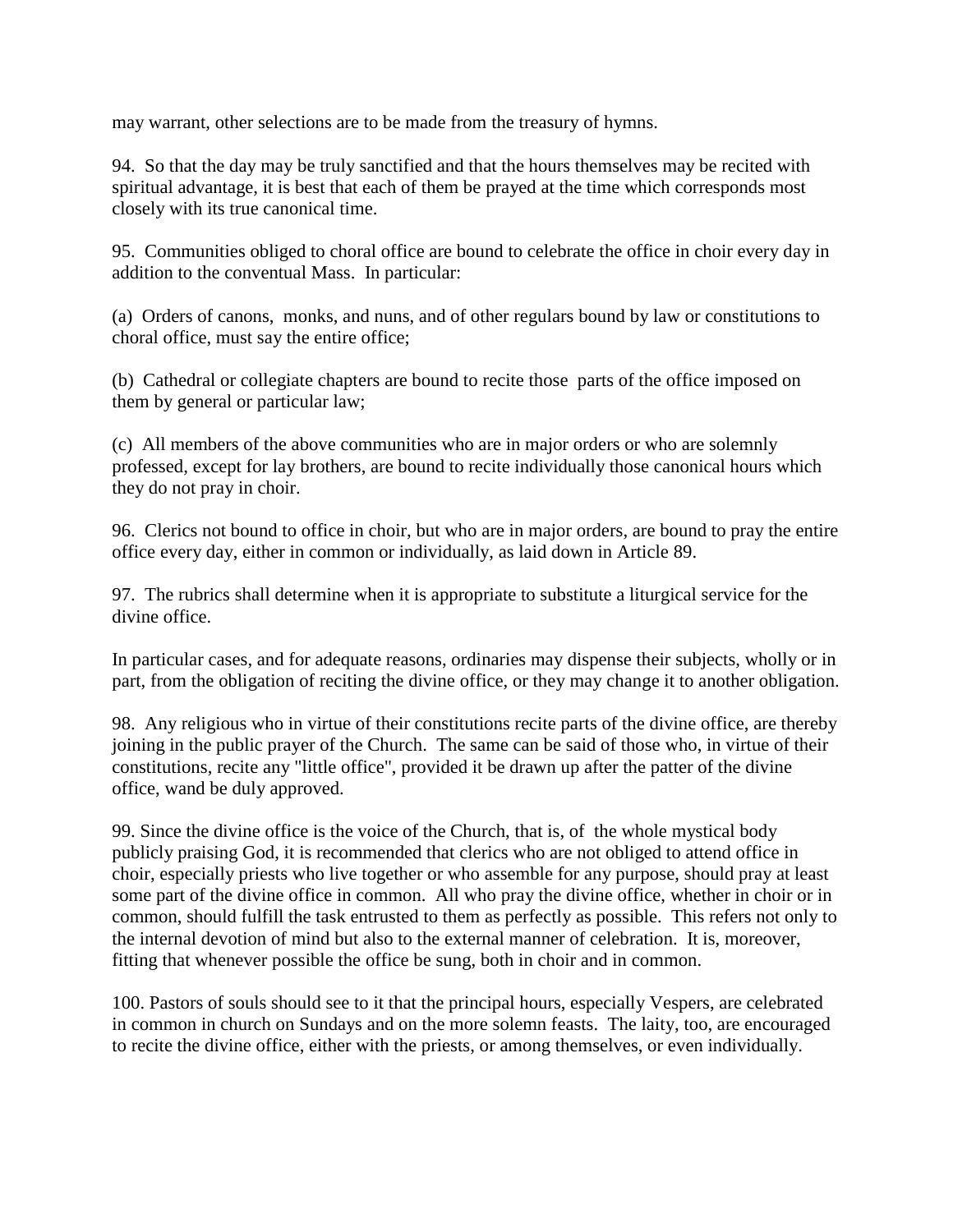101.(1) In accordance with the age old tradition of the Latin rite, the Latin language is to be retained by clerics in the divine office. But in individual cases the ordinary has the power to grant the use of a vernacular translation to those clerics for whom the use of Latin constitutes a grave obstacle to their praying the office properly. The vernacular version, however, must be one that is drawn up in accordance with the provisions of article 36.

(2) The competent superior has the power to grant the use of the vernacular for the divine office, even in choir, to religious, including men who are not clerics. The vernacular version, however, must be one that is approved.

(3) Any cleric bound to the divine office fulfills his obligation if he prays the office in the vernacular together with a group of the faithful or with those mentioned in par. 2, above, provided that the text used has been approved.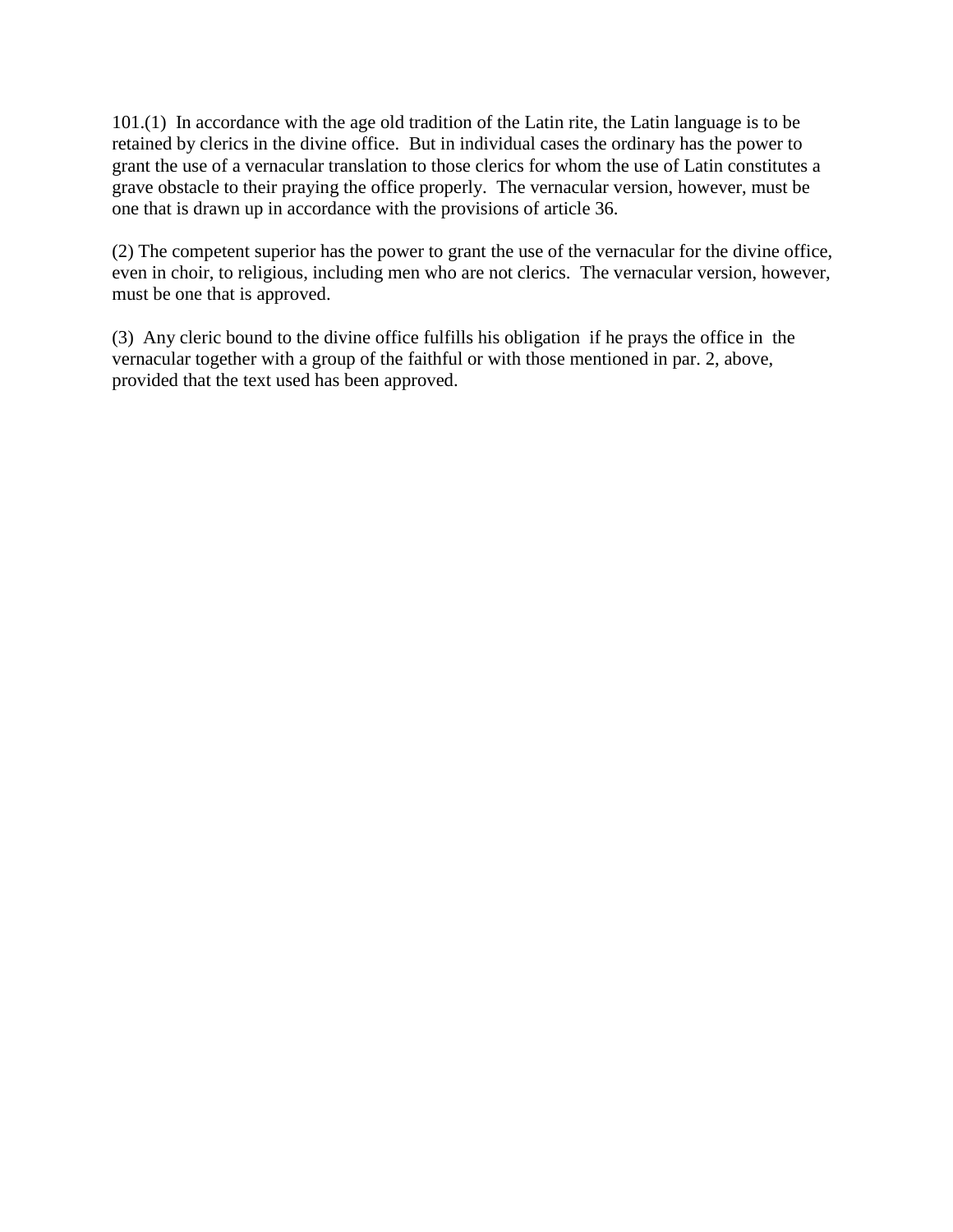#### **CHAPTER V**

#### **THE LITURGICAL YEAR**

102. Holy Mother Church believes that it is for her to celebrate the saving work of her divine Spouse in a sacred commemoration on certain days throughout the course of the year. Once each week, on the day which she has called the Lord's Day, she keeps the memory of the Lord's resurrection. She also celebrates it once every year, together with his blessed passion, at Easter, that most solemn of all feasts. In the course of the year, moreover, she unfolds the whole mystery of Christ from the incarnation and nativity to the ascension, to Pentecost and the expectation of the blessed hope of the coming of the Lord.

Thus recalling the mysteries of the redemption, she opens up to the faithful the riches of her Lord's powers and merits so that these are in some way made present for all time; the faithful lay hold of them and are filled with saving grace.

103. In celebrating this annual cycle of the mysteries of Christ, Holy Church honors the Blessed Mary, Mother of God, with a special love. She is inseparably linked with her son's saving work. In her the Church admires and exalts the most excellent fruit of redemption, and joyfully contemplates, as in a faultless image, that which she herself desires and hopes wholly to be.

104. The Church has also included in the annual cycle memorial days of the martyrs and other saints. Raised up to perfection by the manifold grace of god and already in possession of eternal salvation, they sing God's perfect praise in heaven and pray for us. By celebrating their anniversaries the Church proclaims achievement of the paschal mystery in the saints who have suffered and have been glorified with Christ. She proposes them to the faithful as examples who draw all men to the father through Christ, and through their merits she begs for God's favors.

105. Finally, in the various seasons of the year and in keeping with her traditional discipline, the Church completes the formation of the faithful by means of pious practices for soul and body, by instruction, prayer, and works of penance and mercy.

Accordingly the sacred Council has decided to decree as follows:

106. By a tradition handed down from the apostles, which took its origin from the very day of Christ's resurrection, the Church celebrates the paschal mystery every seventh day, which day is appropriately called the Lord's Day or Sunday. For on this day Christ's faithful are bound to come together into one place. They should listen to the word of God and take part in the Eucharist, thus calling to mind the passion, resurrection, and glory of the Lord Jesus, and giving thanks to God who "has begotten them again, through the resurrection of Christ from the dead, unto a living hope" (1 Pet. 1:3). The Lord's Day is the original feast day, and it should be proposed to the faithful and taught to them so that it may become in fact a day of joy and of freedom from work. Other celebrations, unless they be truly of the greatest importance, shall not have precedence over Sunday, which is the foundation and kernel of the whole liturgical year.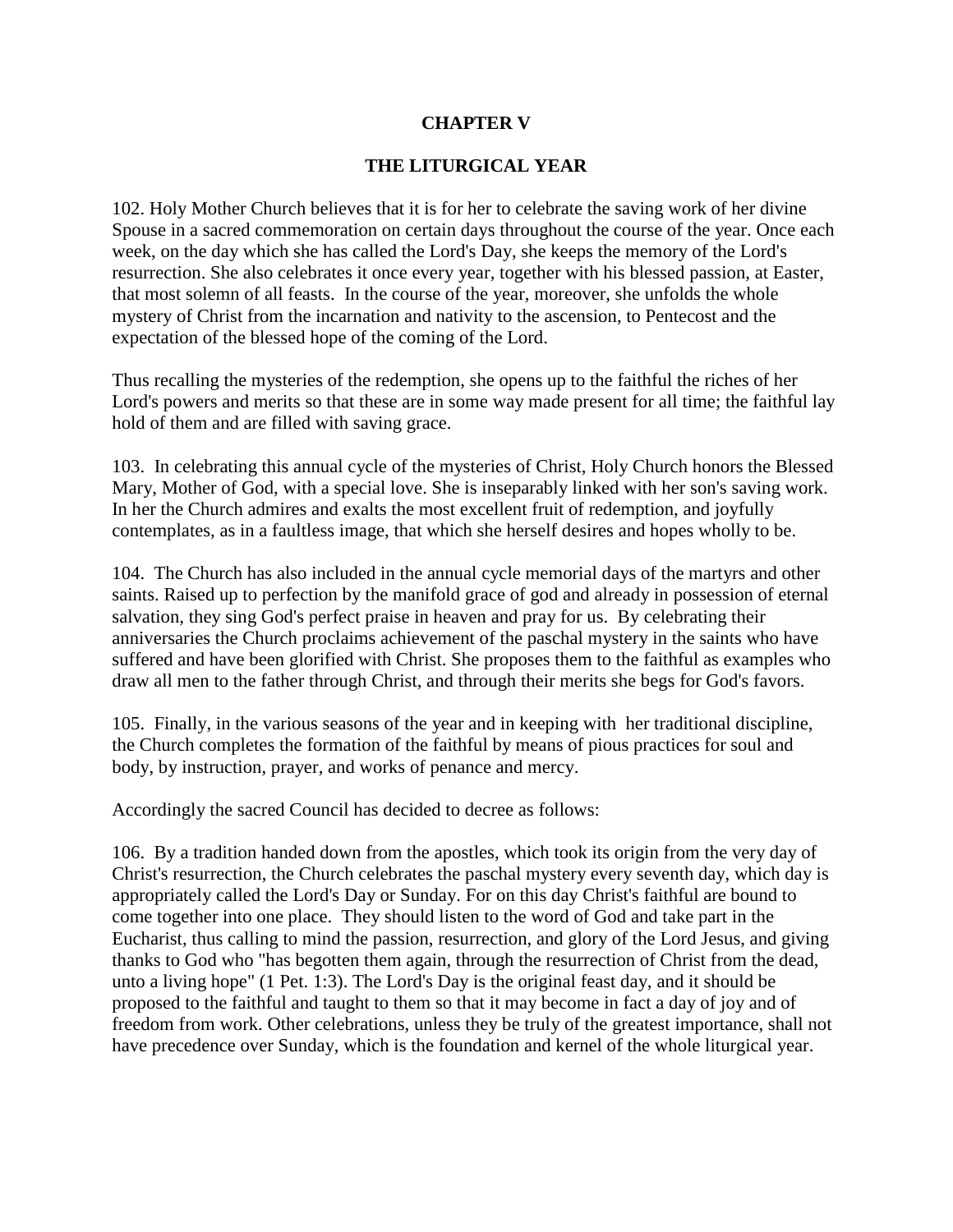107. The liturgical year is to be revised so that the traditional customs and discipline of the sacred seasons shall be preserved or restored to suit the conditions of modern times. Their specific character is to be retained so that they duly nourish the piety of the faithful who celebrate the mysteries of the Christian redemption and, above all, the paschal mystery. If certain adaptations are necessary because of local conditions, they are to be made in accordance with the provisions of Articles 39 and 40.

108. the minds of the faithful should be directed primarily toward the feasts of the Lord whereby the mysteries of salvation are celebrated throughout the year. For this reason, the Proper of the Time shall be given due preference over the feasts of the saints so that the entire cycle of the mysteries of salvation may be suitably recalled.

109. The two elements which are especially characteristic of Lent—the the recalling of baptism or the preparation for it, and penance—should be given greater emphasis in the liturgy and in liturgical catechesis. It is by means of them that the Church prepared the faithful for the celebration of Easter, while they hear God's word more frequently and devote more time to prayer.

(a) More use is to be made of the baptismal features which are proper to the Lenten liturgy. Some of them which were part of an earlier tradition are to be restored where opportune.

(b) The same may be said of the penitential elements. But catechesis, as well as pointing out the social consequences of sin, must impress on the minds of the faithful the distinctive character of penance as a detestation of sin because it is an offense against God. The role of the Church in penitential practices is not to be passed over and the need to pray for sinners should be emphasized.

110. During Lent, penance should be not only internal and individual but also external and social. The practice of penance should be encouraged in ways suited to the present day, to different regions, and to individual circumstances. It should also be recommended by the authorities mentioned in Article 22.

But the paschal fast must be kept sacred. It should be celebrated everywhere on Good Friday, and where possible should be prolonged throughout Holy Saturday so that the faithful may attain the joys of the Sunday of the resurrection with uplifted and responsive minds.

111. The saints have been traditionally honored in the Church, and their authentic relics and images held in veneration. For the feasts of the saints proclaim the wonderful works of Christ in his servants and offer to the faithful fitting examples for their imitation. Lest the feasts of the saints should take precedence over the feasts which commemorate the very mysteries of salvation, many of them should be left to be celebrated by a particular Church, or nation, or family of religious. Only those should be extended to the universal Church which commemorate saints who are truly of universal importance.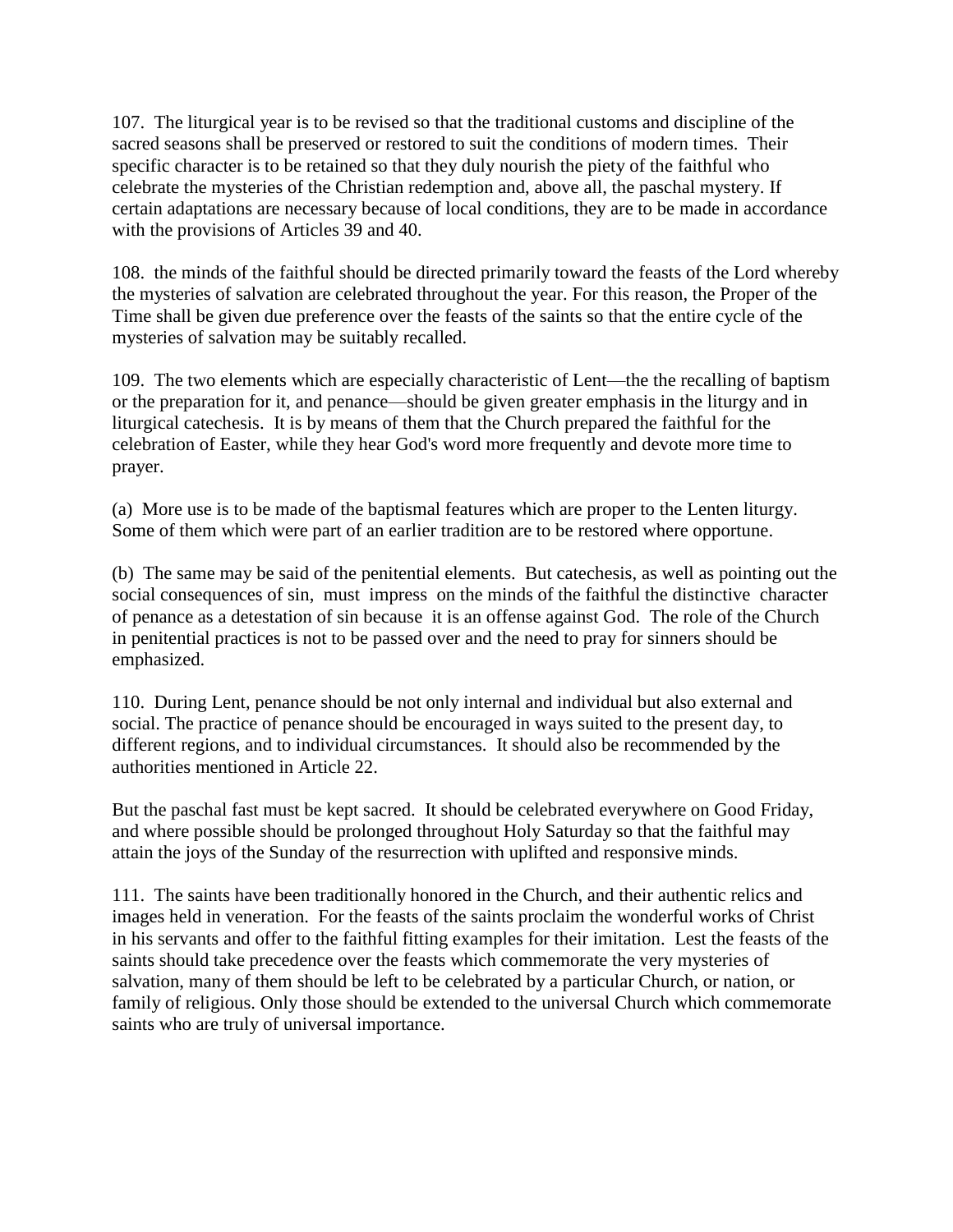#### CHAPTER VI

#### SACRED MUSIC

12. The musical tradition of the universal Church is a treasure of inestimable value, greater even than that of any other art. The main reason for this pre-eminence is that, as a combination of sacred music and words, it forms a necessary or integral part of the solemn liturgy.

Sacred scripture, indeed, has bestowed praise upon sacred song.<sup>1</sup> So have the Fathers of the Church and the Roman pontiffs who in more recent times, led by St. Pius X, have explained more precisely the ministerial functions exercised by sacred music in the service of the Lord.

Therefore sacred music is to be considered the more holy, the more closely connected it is with the liturgical action, whether making prayer more pleasing, promoting unity of minds, or conferring greater solemnity upon the sacred rites. The Church, indeed, approves of all forms of true art which have the requisite qualities, and admits them into divine worship.

Accordingly, the sacred Council, keeping to the norms and precepts of ecclesiastical tradition and discipline and having regard to the purpose of sacred music, which is the glory of God and the sanctification of the faithful, decrees as follows:

113. Liturgical worship is given a more noble form when the divine offices are celebrated solemnly in song with the assistance of sacred ministers and the active participation of the people.

As regards the language to be used, the provisions of Article 36 are to be observed; for the Mass, Article 54; for the sacraments, Article 63; for the divine office, Article 101.

114. The treasury of sacred music is to be preserved and cultivated with great care. Choirs must be assiduously developed, especially in cathedral churches. Bishops and other pastors of souls must take great care to ensure that whenever the sacred action is to be accompanied by chant, the whole body of the faithful may be able to contribute that active participation which is rightly theirs, as laid down in Articles 28 and 30.

115. Great importance is to be attached to the teaching and practice of music in seminaries, in the novitiates and houses of studies of religious of both sexes, and also in other Catholic institutions and schools. To impart this instruction teachers are to be carefully trained and put in charge of the teaching of sacred music.

It is desirable also that higher institutes of sacred music be established whenever possible.

Composers and singers, especially boys, must also be given a genuine liturgical training.

116. The Church recognizes Gregorian chant as being specially suited to the Roman liturgy. Therefore, other things being equal, it should be given pride of place in liturgical services.

 $1^1$  Cf. Eph. 5:19; Col. 3:16.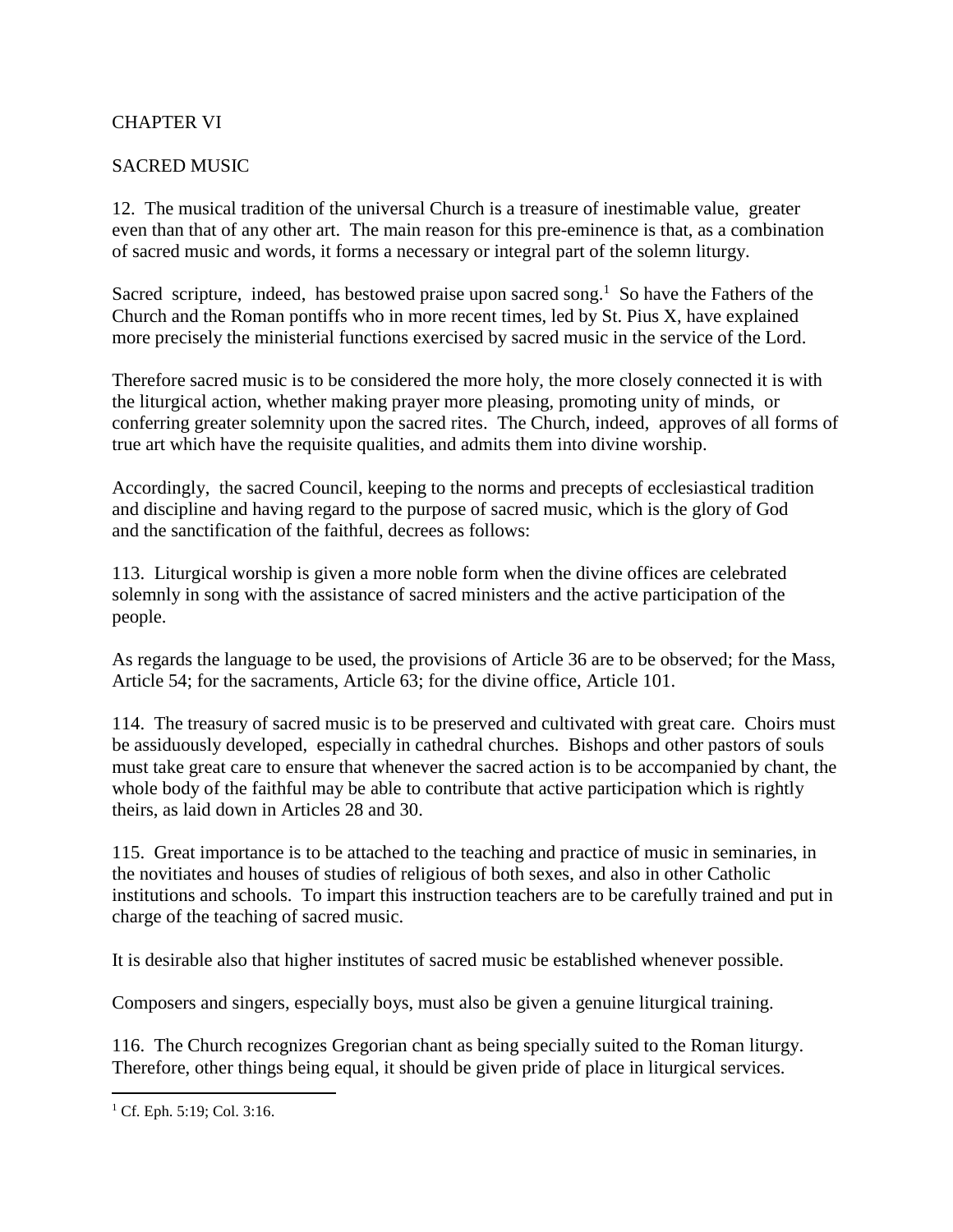Other kinds of sacred music, especially polyphony, are by no means excluded from liturgical celebrations so long as they accord with the spirit of the liturgical action as laid down in Article 30.

117. The typical edition of the books of Gregorian chant is to be completed. In addition a more critical edition is to be prepared of those books already published since the restoration by St. Pius X. It is desirable also that an edition be prepared containing simpler melodies for use in smaller churches.

118. Religious singing by the faithful is to be intelligently fostered so that in devotions and sacred exercises as well as in liturgical services, the voices of the faithful may be heard, in conformity with the norms and requirements of the rubrics.

119. In certain countries, especially in mission lands there are people who have their own musical tradition, and this plays a great part in their religious and social life. For this reason their music should be held in proper esteem and a suitable place is to be given to it, not only in forming their religious sense but also in adapting worship to their native genius, as indicated in Articles 39 and 40.

Therefore, in the musical training of missionaries, great care should be taken to see that they become competent in promoting the traditional music of those peoples both in the schools and in sacred services, as far as may be practicable.

120. The pipe organ is to be held in high esteem in the Latin Church, for it is the traditional musical instrument, the sound of which can add a wonderful splendor to the Church's ceremonies and powerfully lifts up men's minds to God and higher things.

But other instruments also may be admitted for use in divine worship, in the judgment and with the consent of the competent territorial authority as laid down in Articles 22: 2, 37 and 40. This may be done, however, only on condition that the instruments are suitable, or can be made suitable, for sacred use; that they accord with the dignity of the temple, and that they truly contribute to the edification of the faithful.

121. Composers, animated by the Christian spirit, should accept that it pertains to their vocation to cultivate sacred music and increase its store of treasures.

Let them produce compositions which have the qualities proper to genuine sacred music, and which can be sung not only by large choirs but also by smaller choirs, and which make possible the active participation of the whole congregation.

The texts intended to be sung must always be in conformity with Catholic doctrine. Indeed, they should be drawn chiefly from the sacred scripture and from liturgical sources.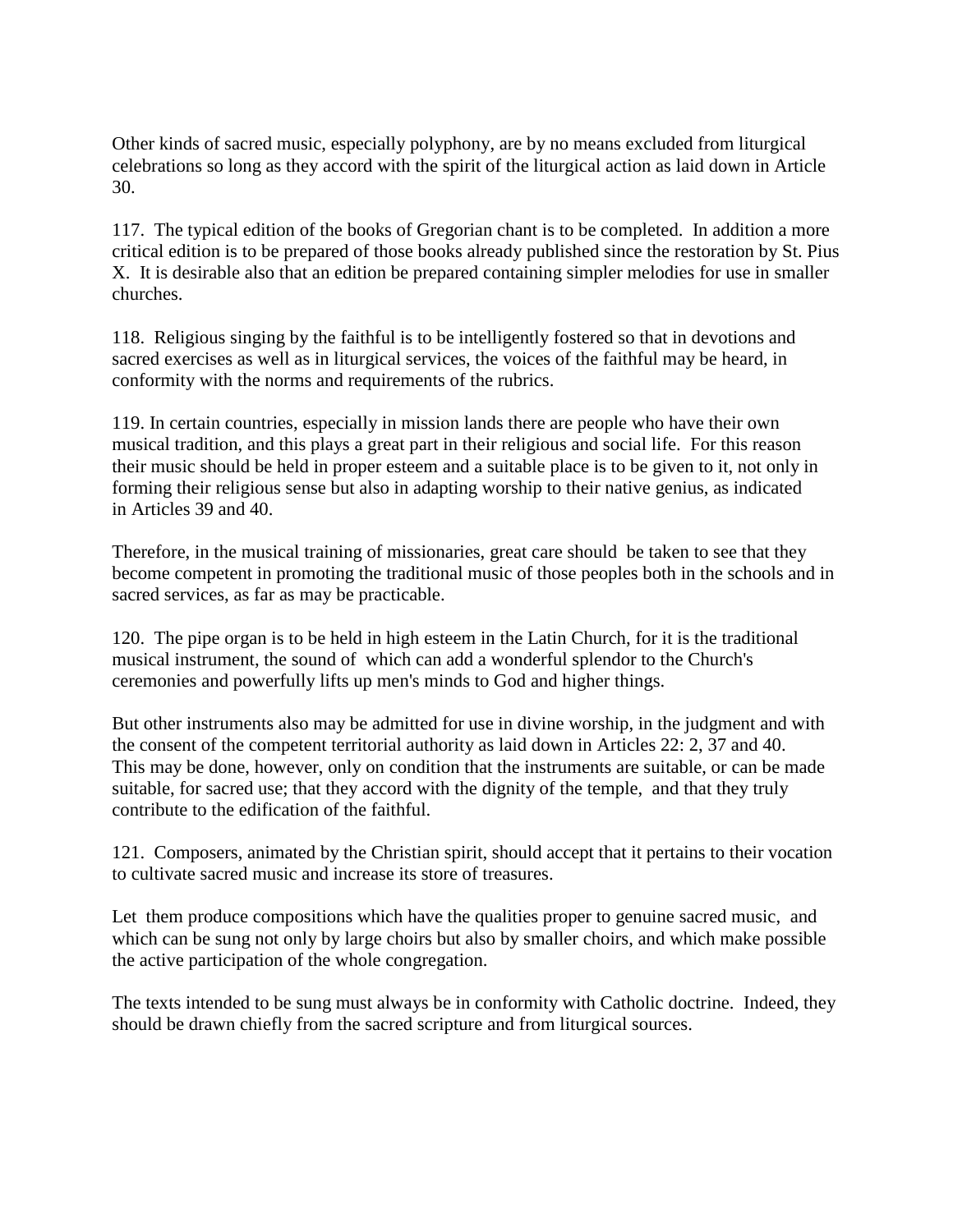#### **CHAPTER VII**

#### **SACRED ART AND SACRED FURNISHINGS**

122. The fine arts are rightly classed among the noblest activities of man's genius; this is especially true of religious art and of its highest manifestation, sacred art. Of their nature the arts are directed toward expressing in some way the infinite beauty of God in works made by human hands. Their dedication to the increase of God's praise and of his glory is more complete, the more exclusively they are devoted to turning men's minds devoutly toward God.

For that reason holy Mother Church has always been the patron of the fine arts and has ever sought their noble ministry, to the end especially that all things set apart for use in divine worship should be worthy, becoming, and beautiful, signs and symbols of things supernatural. And to this end she has trained artists. In fact the Church has, with good reason, always claimed the right to pass judgment on the arts, deciding which of the works of artists are in accordance with faith, piety, and the laws religiously handed down, and are to be considered suitable for sacred use.

The Church has been particularly careful to see that sacred furnishings should worthily and beautifully serve the dignity of worship. She has admitted changes in material, style, or ornamentation prompted by the progress of technical arts with the passage of time.

Wherefore it has pleased the Fathers to issue the following decrees on these matters:

123. The Church has not adopted any particular style of art as her own. She has admitted styles from every period, in keeping with the natural characteristics and conditions of peoples and the needs of the various rites. Thus in the course of the centuries she has brought into existence a treasury of art which must be preserved with every care. The art of our own times from every race and country shall also be given free scope in the Church, provided it bring to the task the reverence and honor due to the sacred buildings and rites. Thus it is enabled to join its voice to that wonderful chorus of praise in honor of the Catholic faith sung by great men in past ages.

124. Ordinaries are to take care that in encouraging and favoring truly sacred art, they should seek for noble beauty rather than sumptuous display. The same principle applies also to sacred vestments and ornaments.

Bishops should be careful to ensure that works of art which are repugnant to faith, morals, and Christian piety, and which offend true religious sense either by depraved forms or through lack of artistic merit or because of mediocrity or pretense, be removed from the house of God and from other sacred places.

And when churches are to be built, let great care be taken that they be suitable for the celebration of liturgical services and for the active participation of the faithful.

125. The practice of placing sacred images in churches so that they be venerated by the faithful is to be maintained. Nevertheless their number should be moderate and their relative positions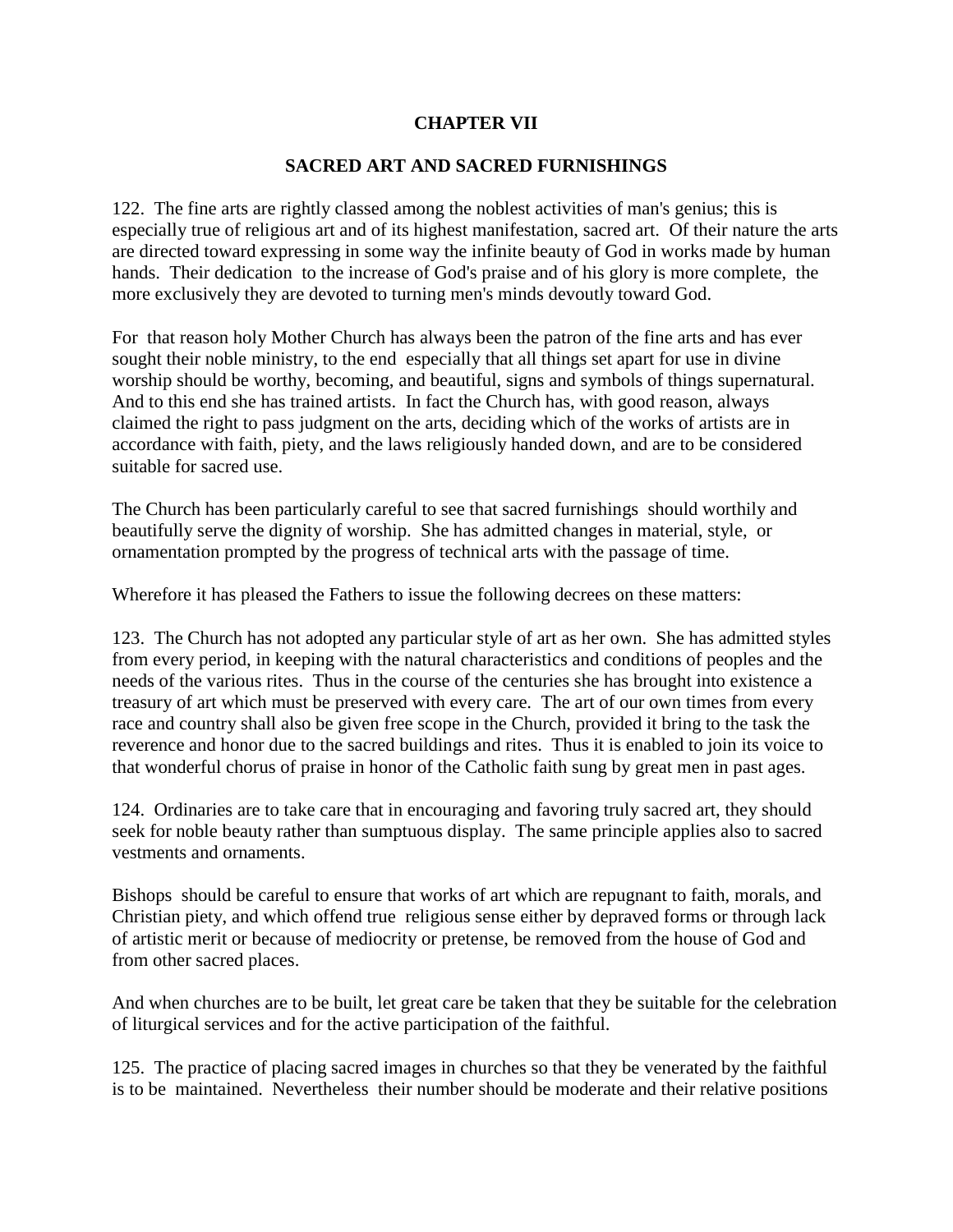should reflect right order. For otherwise the Christian people may find them incongruous and they may foster devotion of doubtful orthodoxy.

126. When passing judgment on words of art, local ordinaries should ask the opinion of the diocesan commission on sacred are and—when occasion demands—the opinions of others who are experts, and the commissions mentioned in Articles 44, 45 and 46.

Ordinaries should ensure that sacred furnishings and works of value are not disposed of or destroyed, for they are ornaments in God's house.

127. Bishops, either personally or through suitable priests who are gifted with a knowledge and love of art, should have a special concern for artists, so as to imbue them with the spirit of sacred art and of the sacred liturgy.

It is also desirable that schools or academies of sacred art should be established in those parts of the world where they would be useful for the training of artists.

All artists who, prompted by their talents, desire to serve God's glory in holy Church should ever remember that they are engaged in a kind of holy imitation of God the Creator: that they are concerned with works destined to be used in Catholic worship, for the edification of the faithful and to foster their piety and religious formation.

128. The canons and ecclesiastical statues which govern the provision of external things which pertain to sacred worship should be revised as soon as possible, together with the liturgical books, as laid down in Article 25. These laws refer especially to the worthy and well-planned construction of sacred buildings, the shape and construction of altars, the nobility, placing, and security of the eucharistic tabernacle, the suitability and dignity of the bapistry, the proper ordering of sacred images, and the scheme of decoration and embellishment. Laws which seems less suited to the reformed liturgy should be amended or abolished. Those which are helpful are to be retained, or introduced if lacking.

In this matter, especially as regards the material and form of sacred furnishing and vestments, in accordance with Article 22 of this Constitutions, powers are given territorial episcopal conferences to adapt such things to the needs and customs of their different regions.

129. During their philosophical and theological studies, clerics are to be taught about the history and development of sacred art, and about the basic principles which govern the production of its works. Thus they will be able to appreciate and preserve the Church's ancient monuments, and be able to aid by good advice artists who are engaged in producing works of art.

130. It is fitting that the use of pontificals be reserved to those ecclesiastical persons who have episcopal rank or some particular jurisdiction.